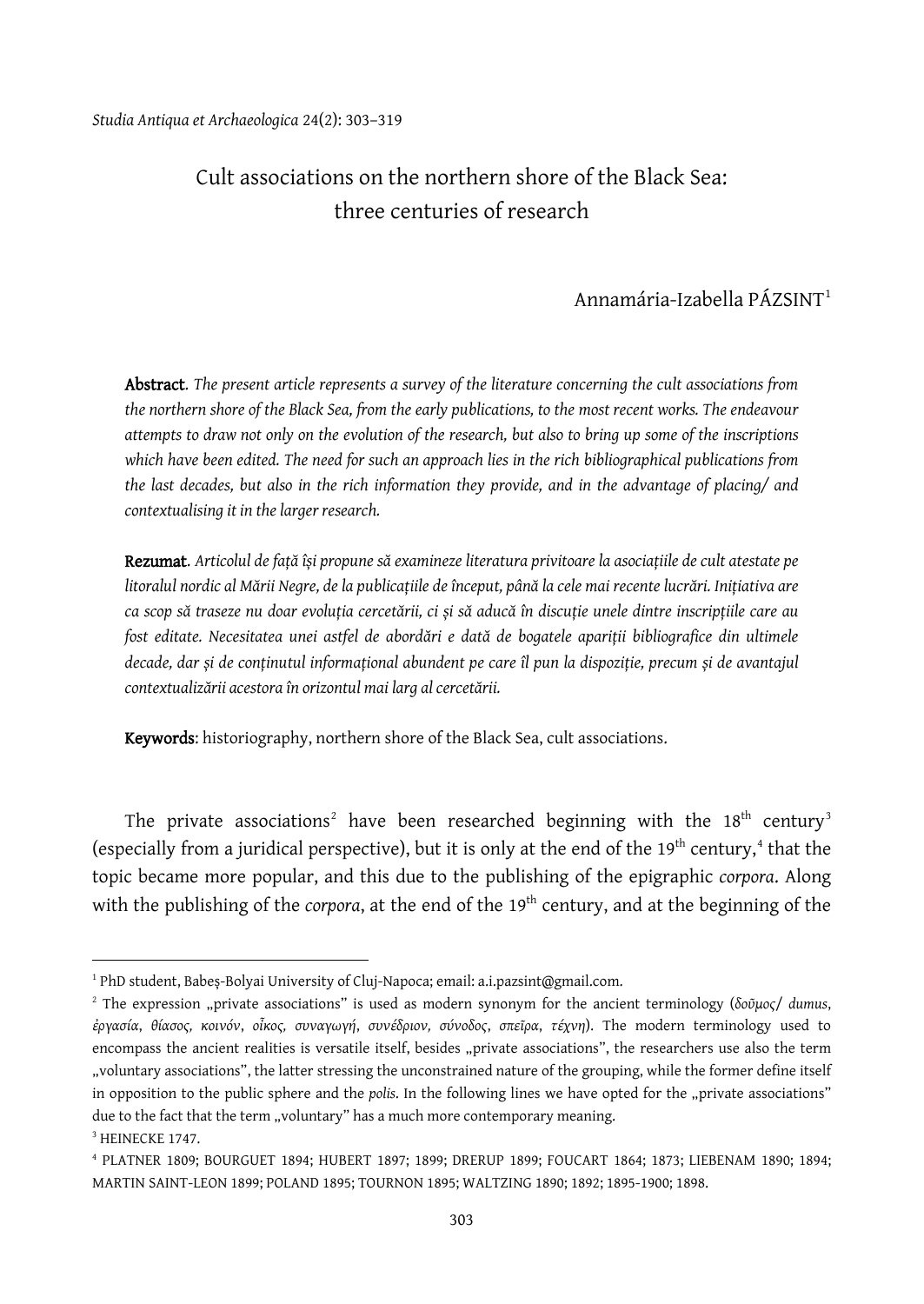$20<sup>th</sup>$  century, the associative movements were in full development in Europe,<sup>[5](#page-1-0)</sup> therefore the interest for this topic is to be understood also through the social movements of that time. If at the beginning the topic was approached from a more general perspective, in the last decades the research started to narrow down to specific research topics, and to a variety of geographical areas; thus, some works have focused on the associations from a specific geographical area,<sup>[6](#page-1-1)</sup> or they focused on some specific types of associations,<sup>[7](#page-1-2)</sup> while others focused on specific issues related to the topic.<sup>[8](#page-1-3)</sup> Among the works which set the grounds of the research we mention those of Paul Foucart,<sup>[9](#page-1-4)</sup> Erich Ziebarth<sup>[10](#page-1-5)</sup> and Franz Poland,<sup>[11](#page-1-6)</sup> even though the latter was the subject of M. Rostovtzeff critique who considered that "the treatment of the corporations in existing works is wholly inadequate, being merely systematic and not historical".<sup>[12](#page-1-7)</sup> Since those early researches, the methodology changed, and it was the subject of many interpretations.

While both the associations from the Greek East and the Latin West were the object of research, due to the quality and quantity of information, researchers focused on Athens,<sup>[13](#page-1-8)</sup> Delos,<sup>[14](#page-1-9)</sup> Rhodes,<sup>[15](#page-1-10)</sup> Asia Minor,<sup>[16](#page-1-11)</sup> but also on Rome and the Roman provinces,<sup>[17](#page-1-12)</sup> in an attempt to reconstruct the puzzling associative universe of antiquity. Besides dealing with cult associations, the research also included the professional associations, [18](#page-1-13) which did not usually lack a religious component, and which were also highly present in the ancient world.

The number of inscriptions from the area of our present focus is 113,<sup>[19](#page-1-14)</sup> which represents a majority of 48.91% from the overall number of associations attested in the Greek cities of the

 $\overline{a}$ 

<span id="page-1-8"></span><sup>13</sup> ARNAOUTOGLOU 1998; 2003; 2011; 2015; BASLEZ 1996; 2004; CALHOUN 1964; ELTER 1916; FERGUSON 1944; GEAGAN 1972; ISMARD 2010; JONES 1999; LE GUEN 2007; LEIWO 1997; STEINHAUER 2014; THOMSEN 2014; TOD 1906-1907; etc.

<span id="page-1-0"></span><sup>5</sup> FRÖLICH, HAMON 2013, 15.

<span id="page-1-1"></span><sup>6</sup> ROHDE 2012; ZAVOYKINA 2013a.

<span id="page-1-2"></span><sup>7</sup> JACCOTTET 2003; KOESTER 1999; PETZL, SCHWETHEIM 2006; VÉLISSAROPOULOS 1980; etc.

<span id="page-1-3"></span><sup>8</sup> HARLAND 1996; 2000; 2003; 2007; 2012; 2015; VAN NIJF 1997; 2003; etc.

<span id="page-1-4"></span><sup>9</sup> FOUCART 1864; FOUCART 1873a; FOUCART 1873b.

<span id="page-1-5"></span><sup>10</sup> ZIEBARTH 1896; ZIEBARTH 1907.

<span id="page-1-6"></span><sup>11</sup> POLAND 1895; POLAND 1909; POLAND 1911.

<span id="page-1-7"></span><sup>12</sup> ROSTOVTZEFF 1957, 619, n. 43.

<span id="page-1-9"></span><sup>14</sup> BASLEZ 2013; BRUNEAU 1978; HASENOHR 2001; MCLEAN 1996; 1999; MEYER 1988; PICARD 1920; TRÜMPER 2006; 2011; etc.

<span id="page-1-10"></span><sup>&</sup>lt;sup>15</sup> ENGELMANN 1970; GABRIELSEN 1994; WESCHER 1864.

<span id="page-1-11"></span><sup>16</sup> THOMAS 1994; KOESTER 1999; HARLAND 2000; 2014; 2015; DITTMANN-SCHÖNE 2001; ARNAOUTOGLOU 2002; 2016; PETZL, SCHWERTHEIM 2006.

<span id="page-1-12"></span><sup>17</sup> HEINECKE 1747; PLATNER 1809; LIEBENAM 1890; WALTZING 1895-1900; MOMMSEN 1843; 1850; 1907; TORRI 1938; 1941; DE ROBERTIS 1955; 1973; AUSSBÜTTEL 1982; MACMULLEN 1974; ALFÖLDY 1958; 1966; PERRY 2001; 2006; 2011; TRAN 2001; 2006; 2011; 2012; DONDIN-PAYRE, TRAN 2012.

<span id="page-1-13"></span><sup>&</sup>lt;sup>18</sup> MARTIN SAINT-LEON 1899; CALDERINI 1934; VAN NIJF 1997; MENNELLA, APICELLA 2000; DITTMANN-SCHÖNE 2001; ZIMMERMANN 2002; DIOSONO 2007; LIU 2009; VERBOVEN 2011.

<span id="page-1-14"></span><sup>19</sup> The article does not includes the Judean associations.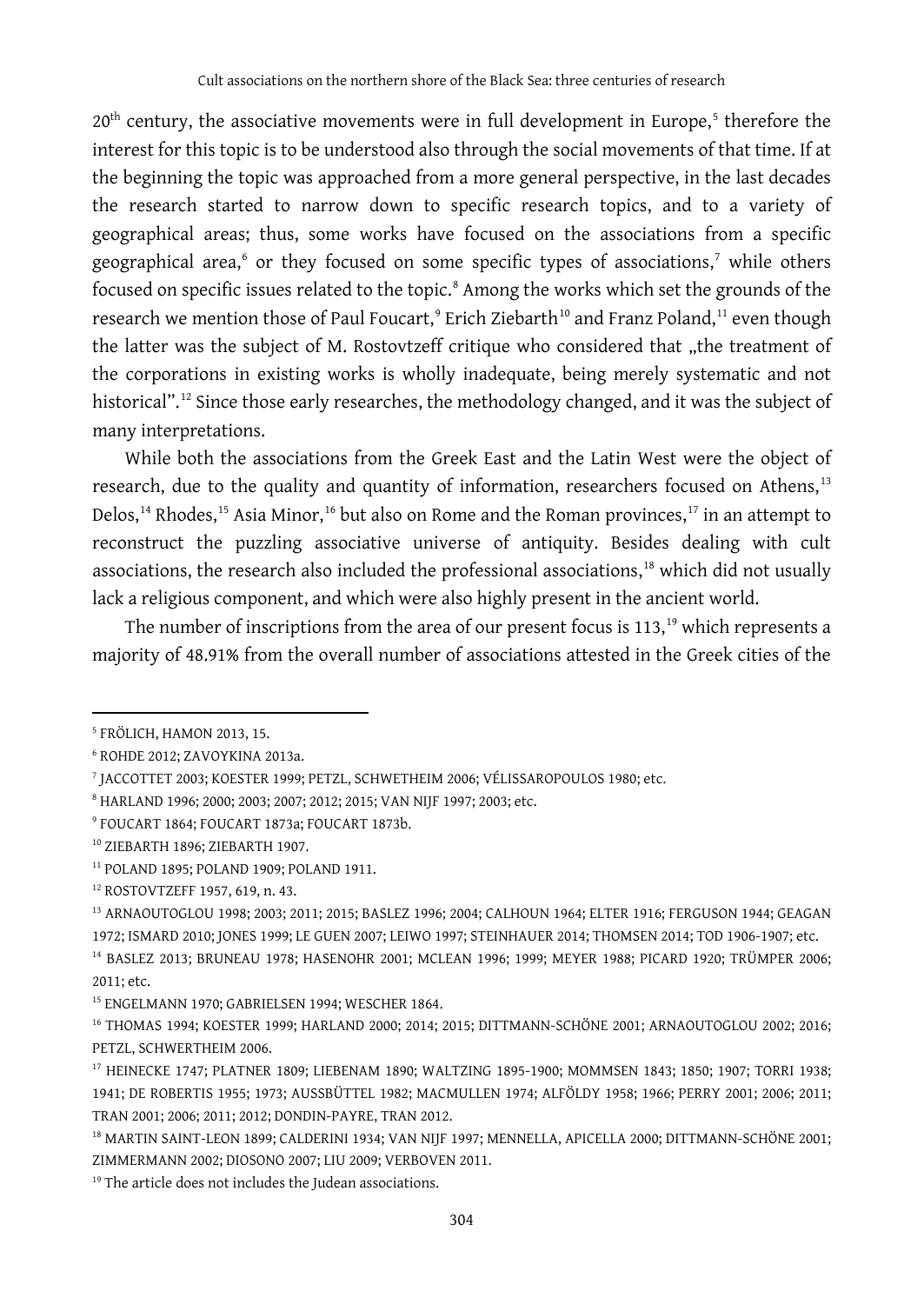Black Sea.<sup>[20](#page-2-0)</sup> Out of these 113 inscriptions there are only two professional association attested, $^{21}$  $^{21}$  $^{21}$  the rest being cult associations. $^{22}$  $^{22}$  $^{22}$  From a chronological perspective, only Olbia provides evidence of associations coming from the Classical period, $^{23}$  $^{23}$  $^{23}$  while from Pantikapaion<sup>[24](#page-2-4)</sup> and Tanais<sup>[25](#page-2-5)</sup> we have attestations from the Hellenistic period, but it is in the Roman period that we observe an associative bloom.

Besides the  $19<sup>th</sup>$  and the early  $20<sup>th</sup>$  centuries monographic works which address in a unifying manner the associations from all the Greek world, we have only a few articles which try to synthetize the information on the associations of the northern Black Sea.<sup>[26](#page-2-6)</sup> Most of the information derives from newly published inscriptions<sup>[27](#page-2-7)</sup> related to associations, which the editors contextualise. Among these early works, there was a position which considered that the associations from the Bosporus were part of the same association, [28](#page-2-8) fact which lacks clarity and truthfulness when one is confronted with the inscriptions. Understanding the associative phenomenon in its complexity, and placing it in a geographical and chronological context came later, especially in the second half of the  $20<sup>th</sup>$  century, and in the  $21<sup>st</sup>$  century, after the publishing of IOSPE  $I^{229}$  $I^{229}$  $I^{229}$  and CIRB.<sup>[30](#page-2-10)</sup>

Both the works which fall under the category of early works, and those which fall under the category of more recent works tend to cover especially information regarding the widely disputed cult of Theos Hypsistos, along with the characteristic of the divinity. $31$  When addressing the issues of Theos Hypsistos and the associations devoted to him, one of the reference points is the monograph of Yulia Ustinova. [32](#page-2-12) The book is a study of religion in the

<span id="page-2-0"></span><sup>20</sup> PÁZSINT 2018.

<span id="page-2-1"></span><sup>21</sup> *θέασος ναυκλήρων* which is probably attested by 11 inscriptions: SEG 29 707; CIRB 1230 = IGR I 912 = IOSPE IV 433; CIRB 1134; SEG 36 700; CIRB 1129 = IosPE IV 434; CIRB 1135; CIRB 1130; CIRB 1131; CIRB 1119 = SEG 36 700note; SEG 36 705; SEG 3 607 = IGRR I 893 = CIRB 77 + CIRB 1136*, Κοινὸν ναυτικῶν:* Solomonik 1984, 87, n. 436 = SEG 38 749.8.

<span id="page-2-2"></span><sup>22</sup> *Ἀδελφοὶ εὐξάμενοι, Ἰσποιητοὶ {ἀ}δελφοὶ σεβόμενοι, Ἰσποιητοὶ ἀδελφοὶ σεβόμενοι, Θεασεῖται, Θιασεῖται, Θιασῖται, Θιεσεῖται Θέασος, Θίασος, Θίεσος, Θίεσος ἀδελφῶν, Κοινόν, Κοινὸν τῶν θιασιτῶν, Μύσται, Νεομηνιασταί, Ὀρφικοί, Σπεῖρα, Συνοδεῖται, Σύνοδος.*

<span id="page-2-3"></span><sup>&</sup>lt;sup>23</sup> IGDOlbia 96a, b, c, d; IGDOlbia 94abc = SEG 28 659-661; IGDOlbia 92 = SEG 50 699.1

<span id="page-2-4"></span><sup>24</sup> CIRB 75 = IosPE II 19; CIRB 263 = IosPE IV 293; SEG 2 482

<span id="page-2-5"></span><sup>25</sup> IVANTCHIK 2008, 94 – 95, n. 1 = AVRAM 2015, 122, n.1 = SEG 58 782; IVANTCHIK 2008, 96 – 100, n. 2 = AVRAM 2015, 123 n. 2 = SEG 58 783; IVANTCHIK 2008, 100–103, n. 3 = AVRAM 2015, 123, n. 3 = SEG 58 784.

<span id="page-2-6"></span><sup>26</sup> POMIALOVKI 1888; NOVOSADSKI 1928.

<span id="page-2-7"></span><sup>27</sup> VON STERN 1900; 1902; MARTI 1904.

<span id="page-2-8"></span><sup>28</sup> KOLOBOVA 1933, 75 *apud* USTINOVA 1999, 199.

<span id="page-2-9"></span><sup>29</sup> LATYSHEV 1885; 1890; 1901; 1916.

<span id="page-2-10"></span><sup>30</sup> STRUVE *et al*., 1965.

<span id="page-2-11"></span><sup>&</sup>lt;sup>31</sup> Theos Hypsistos and its cult will not be addressed in this article. The object of our focus will be only the associations devoted to him.

<span id="page-2-12"></span> $32$  USTINOVA 1999. Before publishing this monograph, Ustinova wrote also an MA thesis on the private associations in classical Athens (under the supervision of Frolov): USTINOVA 1984, and a PhD thesis on the private cult associations from both Greece and the Black Sea Littoral (under the supervision of Andreyev): USTINOVA 1988. Unfortunately, we could not access them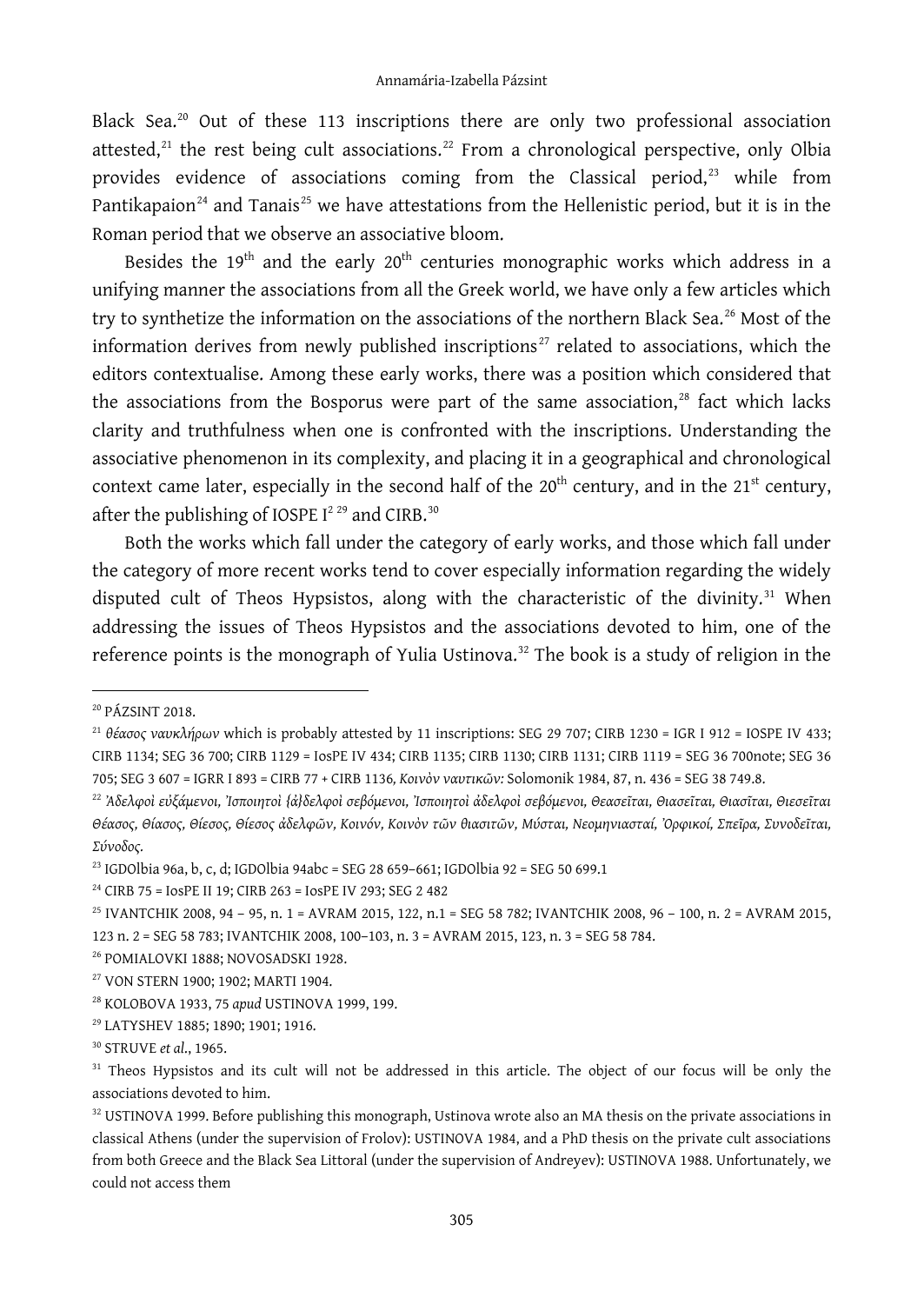complex Bosporan Kingdom, where local and Greek religions intertwine. In this setting, the author focuses only partially on cult associations, as manifestations of the cult of Theos Hypsistos. Among others, her contribution concerning the study of associations consists in suggesting that despite the fact that in Tanais there were associations with different names which existed simultaneously, they were part of the same type of organisation, which explains the occurrence of some individuals in associations which bear four different names.<sup>[33](#page-3-0)</sup> The author also tried to provide an outlook on the internal hierarchy of the associations and their particularities, the order of acquiring it, as well as the observation that no officials were demoted.[34](#page-3-1) Regarding the number of members, Ustinova sees in the integration of the male citizens in the associations devoted to Theos Hypsistos the Iranian tradition of warrior societies, since the associations might have "served as military divisions of the city",  $35$  which might be also seen in their care for fitness as pointed by the offices of *γυμνασίαρχος* and *νεανισκάρχης*. [36](#page-3-3) The familial language used to name several offices among the associations of the northern Black Sea have been discussed besides Ustinova also by Avram,<sup>[37](#page-3-4)</sup> Harland,<sup>[38](#page-3-5)</sup> and Pázsint;[39](#page-3-6) two of the offices (*μάτηρ*, and *πατήρ*) are seemingly honorific positions, and together with the appellative *ἀδελφός*, they seem to bring a certain degree of familiarity among the members. At Tanais, the inscriptions differentiate between *ἀδελφοί* and *εἰσποιητοὶ ἀδελφοὶ σεβόμενοι*, which is to be explained, according to Zhebelyov, through the prior existence of family members inside the association. [40](#page-3-7)

Besides the publications of Ustinova, and some publications of other researchers,<sup>[41](#page-3-8)</sup> the works of N.V. Zavoykina<sup>[42](#page-3-9)</sup> complete the outlook on the associations coming from the Bosporus. The author's interest has culminated in a monograph, which covers the topic from the  $1^{st}$  to the  $3^{rd}$  century AD.<sup>[43](#page-3-10)</sup> The main contribution of her book represents the interpretation of the associations in relation to the monarchy. [44](#page-3-11) The work is structured in two parts, the first is a geographical epigraphic interpretation, [45](#page-3-12) while the second approaches the topic from the relation with the monarchical power.[46](#page-3-13) The annexes include an epigraphic

<span id="page-3-0"></span><sup>33</sup> USTINOVA 1999, 188.

<span id="page-3-1"></span><sup>34</sup> USTINOVA 1999, 188–189.

<span id="page-3-2"></span><sup>35</sup> USTINOVA 1999, 185, citing SHKORPIL 1908, 43–44 and BLAVATSKIY 1964, 213–214.

<span id="page-3-3"></span><sup>36</sup> USTINOVA 1999, 200.

<span id="page-3-4"></span><sup>37</sup> AVRAM 2015, 122–135.

<span id="page-3-5"></span><sup>38</sup> HARLAND 2005, 491–513; HARLAND 2007, 57–79.

<span id="page-3-6"></span><sup>39</sup> PÁZSINT 2018, 79–90.

<span id="page-3-7"></span><sup>40</sup> ZHEBELYOV 1940, 47–49.

<span id="page-3-8"></span><sup>41</sup> KALASHNIK 1972; SAPRKYKIN, CHEVELYOV 1996; YAILENKO 2002; SAPRKYKIN 2009.

<span id="page-3-9"></span><sup>42</sup> ZAVOYKINA 2003; 2004; 2007; GABELKO, ZAVOYKINA, SHAVYRINA 2006.

<span id="page-3-10"></span><sup>43</sup> ZAVOYKINA 2013a.

<span id="page-3-11"></span><sup>44</sup> The relation between the associations and the king Sauromates II is also addressed by SAPRKYKIN 2009, 328–347.

<span id="page-3-12"></span><sup>45</sup> ZAVOYKINA 2013a, 25–132.

<span id="page-3-13"></span><sup>46</sup> ZAVOYKINA 2013a, 133–230.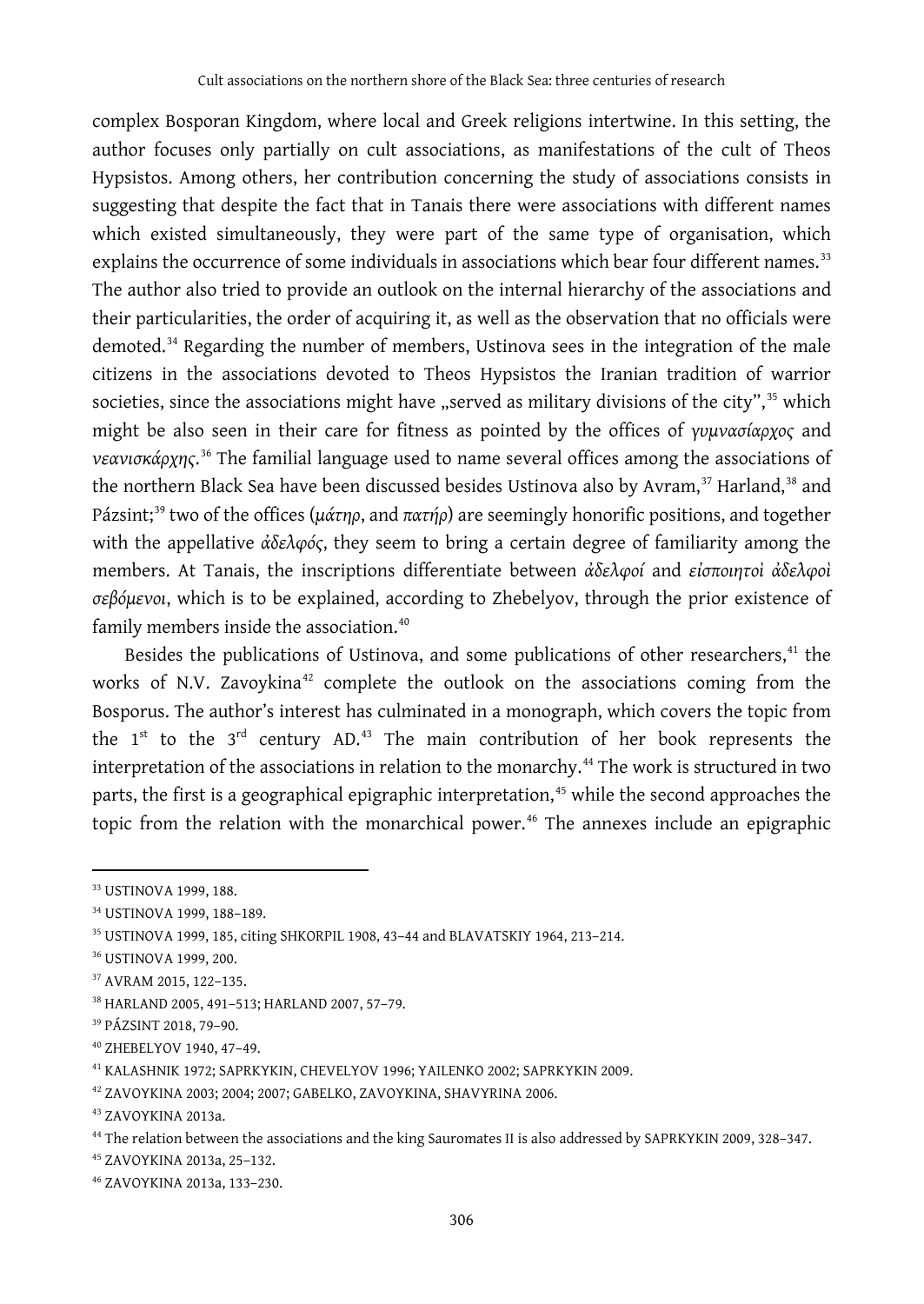*corpus* with the corresponding texts, some reinterpreted in a disputed manner, [47](#page-4-0) and a complete list of the citizens of Tanais (570). [48](#page-4-1) The key points of her book are: a) the categorisation of associations in religious associations, associations based on age, associations based on comradeship, and professional associations; b) the interpretation of associations as keepers and promoters of the *polis*' values. Besides her works which are synthetized in the volume, most publications which discuss aspects regarding the associations are publications of new inscriptions, which contextualize the topic.

Another important contribution is the publication signed by R.S. Ascough, P.A. Harland, and John S. Kloppenborg, who gathered a corpus of inscriptions, papyri and literary references on the private associations from the "Greco-Roman" world, the sourcebook being geographically structured. For the Bosporan Kingdom the evidence brought forward is rather scanty, comprising only ten inscriptions, and lacking any comments on the informational content, but providing bibliographical reference for each inscription. P.A. Harland<sup>[49](#page-4-2)</sup> continued the series by publishing another volume of inscriptions, this time coming only from the northern shore of the Black Sea and Asia Minor and pertaining to the associations, and this time providing commentaries to the inscriptions, as well as a comprehensive bibliographical list. Neither this time did the author include all the inscriptions, only five were from the north while the rest were from Asia Minor. Even so, the volume is a useful research tool, which provides the grounds for anyone interested in this subject. Complementary to the volume is also the web page 'Associations in the Greco-Roman World (AGRW)' [50,](#page-4-3) administered by the same scholar, and which comprises not only the inscriptions which were already published in the volumes, but also those which were not, being frequently updated. The usefulness of the page consists in gathering in a single space the thematic inscriptions, with the corresponding bibliography as well as in the existence of research filters, and specific sections, which allow the user to browse based on a variety of items. Both approaches provide a valuable input to the research, being a point of reference for anyone who is interested in discovering the world of private associations.

#### Close-up look on some inscriptions

Not many new inscriptions have been published in the last years regarding cult associations, therefore in the following lines we will address those inscriptions which either bring important contributions to the topic, or they bring interpretations of already published inscriptions, or inscriptions which bring a wider perspective on the informational content.

<span id="page-4-0"></span><sup>47</sup> ZAVOYKINA 2013a, 252–267.

<span id="page-4-1"></span><sup>48</sup> ZAVOYKINA 2013a, 268–285.

<span id="page-4-2"></span><sup>49</sup> HARLAND 2015.

<span id="page-4-3"></span><sup>&</sup>lt;sup>50</sup> Associations in the Greco-Roman World (AGRW) — [philipharland.com/greco-roman-associations.](http://philipharland.com/greco-roman-associations/)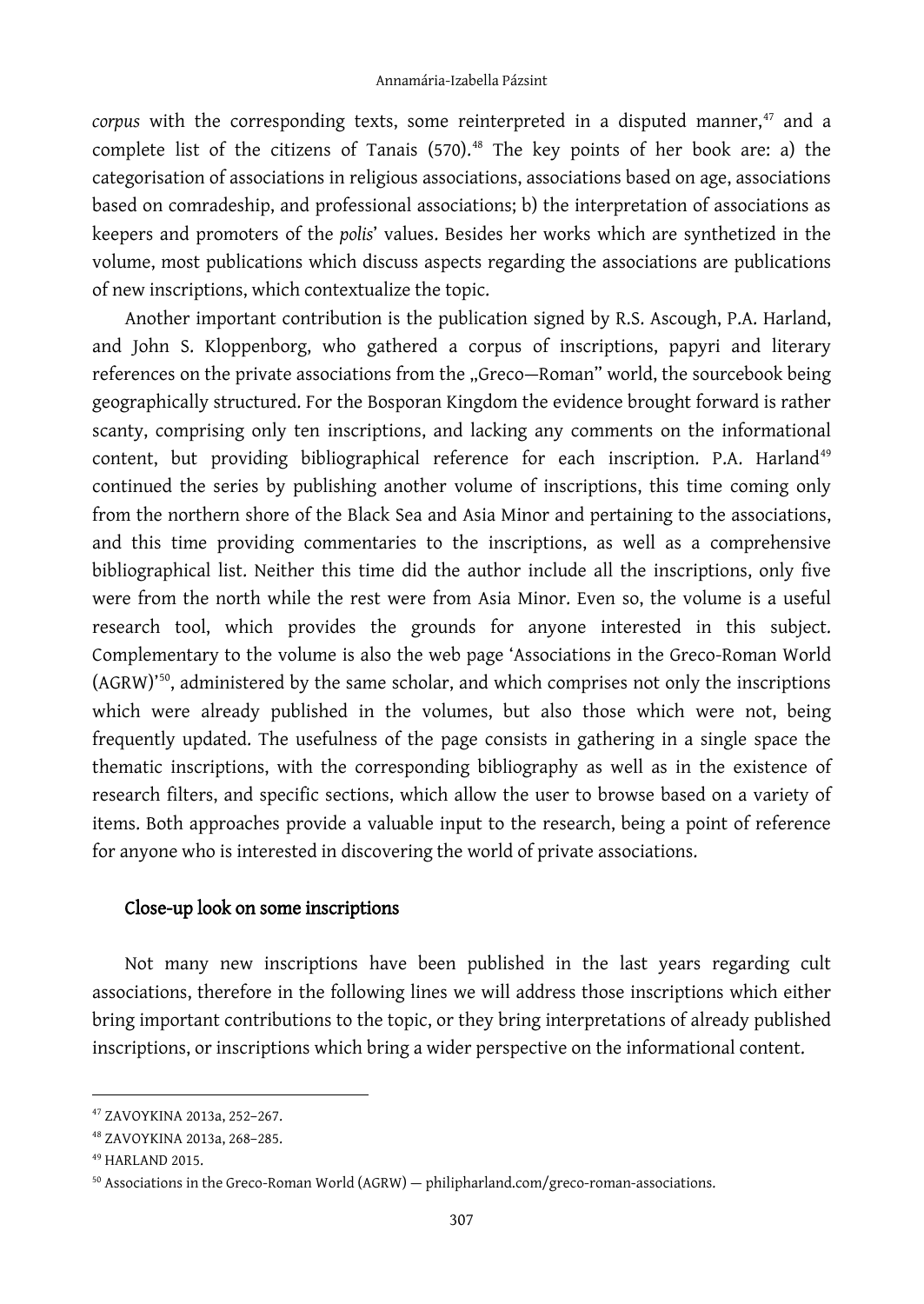The evidence from Tanais is rich, attesting a significant number of associations and the most numerous members. [51](#page-5-0) Among the published inscriptions from Tanais we have three which were initially published by Askold Ivantchik,<sup>[52](#page-5-1)</sup> and then republished by Alexandru Avram.<sup>[53](#page-5-2)</sup> The main contribution has been the dating of the inscriptions to the Hellenistic period, important aspect since the epigraphic evidence up to then pointed only to a Roman period dating. At the same time, the identification of the worshipped divinity is also an important aspect: as opposed to Ivantchik, the editor of the inscription who believes that the divinity might be Theos Hypsistos, or the river God Tanais, Avram brings forward another possible divinity: Dionysos. However, the interpretation is not certain since up to this day we have no attestations of associations devoted to Dionysos in the cities north of the Black Sea, and this neither in the Hellenistic, nor in the Roman times. The fragmentary state of the inscription made the latter author ponder on the character of the association, which he believes might have even been public, not private. The inscription is important also due to the fact that it mentions the position of *νεωκόρος* inside associations, which is uncommon, especially in the Hellenistic age.<sup>[54](#page-5-3)</sup> This series of inscriptions also possibly show that the position of *έλληνάρχης* dated from the Hellenistic period, and not from the Roman period.<sup>[55](#page-5-4)</sup>

Professional associations are also attested in Gorgippia and Chersonesos Taurike, but the example coming from Gorgippia illustrates for sure an association (*θέασος ναυκλήρων*) which had also a religious component, and which is very well represented. Based on the already existing *alba*, Saprykin[56](#page-5-5) assigned the text of an inscription published in 1986 to a *θέασος ναυκλήρων*, completing the outlook on this type of association. The presence of a professional association at Gorgippia is not surprising considering the importance of the wheat trade for the city. The choice of Poseidon as patron of the association is to be understood in connection with the profession they practice: being a *ναύκληρος* implied sea-related dangers, which could be appeased by worshipping the god of the sea. In the Bosporan Kingdom, Poseidon was an important divinity not only due to the economic activities carried out through the help of the sea, but also due to the fact that the kings saw themselves as related to the god. $57$  Interesting in this case is the mentioning of several officials as members of the association (the governor

<span id="page-5-0"></span><sup>&</sup>lt;sup>51</sup> As proposed by USTINOVA 1999, 185, there are four attested designations for the associations: 1) ή σύνοδος ή περὶ θεὸν ὕψιστον καὶ ἱερέα [---]καὶ [---]: CIRB 1278, CIRB 1279, CIRB 1280, CIRB 1282; 2) ἡ σύνοδος ἡ περὶ ἱερέα [---]καὶ [--- ]: CIRB 1260, CIRB 1262, CIRB 1263, CIRB 1264, CIRB 1277, CIRB 1287, CIRB 1288; 3) εἰσποιητοὶ ἀδελφοὶ σεβόμενοι θεὸν ὕψιστον περὶ πρεσβύτερον: CIRB 1281, 1283, 285, 1286; 3) θί[ησος τῶν] ἀδελφῶν]: CIRB 1284.

<span id="page-5-1"></span><sup>52</sup> IVANTCHIK 2008, 93–107.

<span id="page-5-2"></span><sup>53</sup> AVRAM 2015, 122–135.

<span id="page-5-3"></span><sup>54</sup> IVANTCHIK 2008, 95.

<span id="page-5-4"></span><sup>55</sup> IVANTCHIK 2008, 97.

<span id="page-5-5"></span><sup>56</sup> SAPRYKIN 1986, 62–75.

<span id="page-5-6"></span><sup>57</sup> USTINOVA 1999, 122; ZAVOYKINA 2014, 331 citing CIRB 53 = IosPE II 41; CIRB 1048 = IosPE II 358 = SEG 50 694.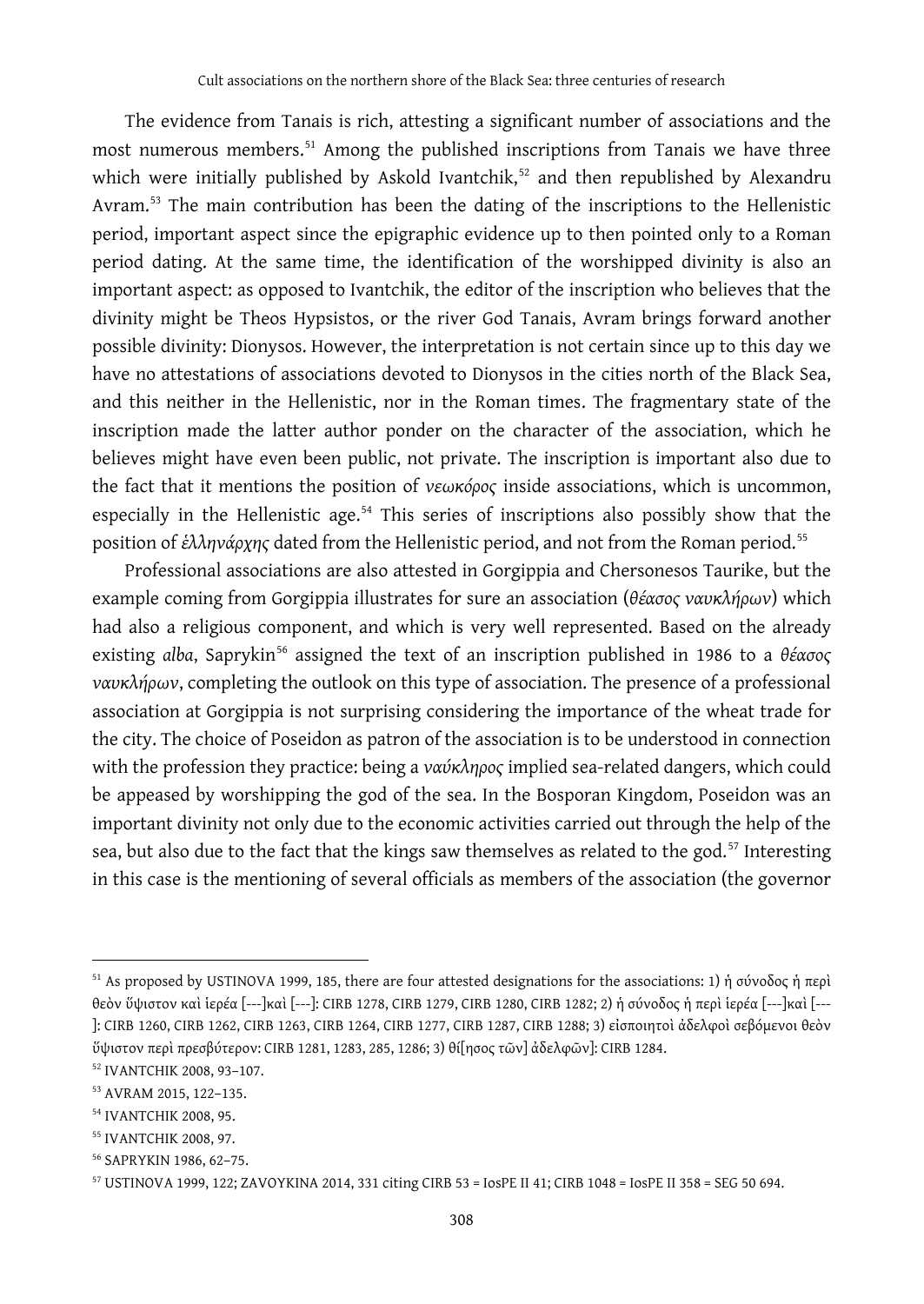of Gorgippia was the *συναγωγός*, and the manager of the royal land was the *ἱερεύς*), with other members of the elite as members,<sup>[58](#page-6-0)</sup> such as commanders and administrators.

Besides Tanais, and Gorgippia, Pantikapaion also attests a great number of associations and members. As opposed to Tanais, the inscriptions from Pantikapaion concerning associations are mostly funerary, only two being votive.<sup>[59](#page-6-1)</sup> It is here that we find a spectacular inscription found in 1894, published a few decades later, $^\mathrm{60}$  $^\mathrm{60}$  $^\mathrm{60}$  and recently reassessed: $^\mathrm{61}$  $^\mathrm{61}$  $^\mathrm{61}$  the inscription records a posthumous honorific text inscribed on a golden frontlet of a crown. The crown was offered to Ἰούλιος Καλλισθένης, who was a *παραφιλάγαθος* inside an unknown type of association.<sup>[62](#page-6-4)</sup> Besides occupying this private office, the character was possibly also part of the military personnel, and, most importantly, he was, according to the editor, a respected member of Pantikapaion's elite, being part of a Hellenized Sarmatian family.<sup>[63](#page-6-5)</sup> The publishing of the inscription is significant because it provides one more example of the variety of social statuses among the members of associations, and in this particular case we see that despite being an important member of the society, the individual did not have the most important position inside the association, being however honoured with a *διὰ βίου* position. Therefore, Ἰούλιος Καλλισθένης joins in social standing other members such as Δάφνος son of Ψυχαρίων, [64](#page-6-6) and Ἰούλιος son of Σαμβίων, [65](#page-6-7) both occupying a position inside the royal administration. The inscription is also valuable for its information on the internal hierarchy, which lacks the uniformity of Tanais' associations.<sup>[66](#page-6-8)</sup>

Three inscriptions which are not part of the epigraphic *corpus* of Phanagoreia are worth mentioning: one was written on a reused monument, which at first was used as a building inscription belonging to the temple of Herakles, and later on used as a funerary inscription of an individual named Πάλος, who was a member of an association grouped around a priest Δάδας, son of Καλλίων. [67](#page-6-9) The inscription *per se* does not bring much information on the characteristics of the associations (the editors assume the mention of a *σύνοδος*), but it brings out some rarer aspects, such as the existence of the position *ἱερομάστωρ* which is attested twice at Phanagoreia,<sup>[68](#page-6-10)</sup> and which might be regarded as the person in charge of performing the sacrifices. [69](#page-6-11) From an onomastic perspective, almost all of the personal names are Greek,

<span id="page-6-0"></span><sup>58</sup> ZAVOYKINA 2014, 331.

<span id="page-6-1"></span><sup>59</sup> CIRB 75; CIRB 76.

<span id="page-6-2"></span><sup>60</sup> SHKORPIL 1908, 43; MATSULEVITCH 1941, 61.

<span id="page-6-3"></span><sup>61</sup> ZAVOYKINA 2013b.

<span id="page-6-4"></span><sup>62</sup> MATSULEVITCH 1941, 61–80; ZAVOYKINA 2003a, 120–137.

<span id="page-6-5"></span><sup>63</sup> MATSULEVITCH 1941, 71–79.

<span id="page-6-6"></span><sup>64</sup> CIRB 78.

<span id="page-6-7"></span><sup>&</sup>lt;sup>65</sup> CIRB 98.

<span id="page-6-8"></span><sup>66</sup> USTINOVA 1999, 196.

<span id="page-6-9"></span><sup>67</sup> YAILENKO 2002, 229–242.

<span id="page-6-11"></span><span id="page-6-10"></span><sup>&</sup>lt;sup>68</sup> CIRB 1016 (3<sup>rd</sup> century AD): spelled as *ἡρομάστωρ*, and CIRB 988 (4<sup>th</sup> century AD), and once at Hermonassa CIRB 1054. <sup>69</sup> GABELKO, ZAVOYKINA, SHAVYRINA 2006, 342.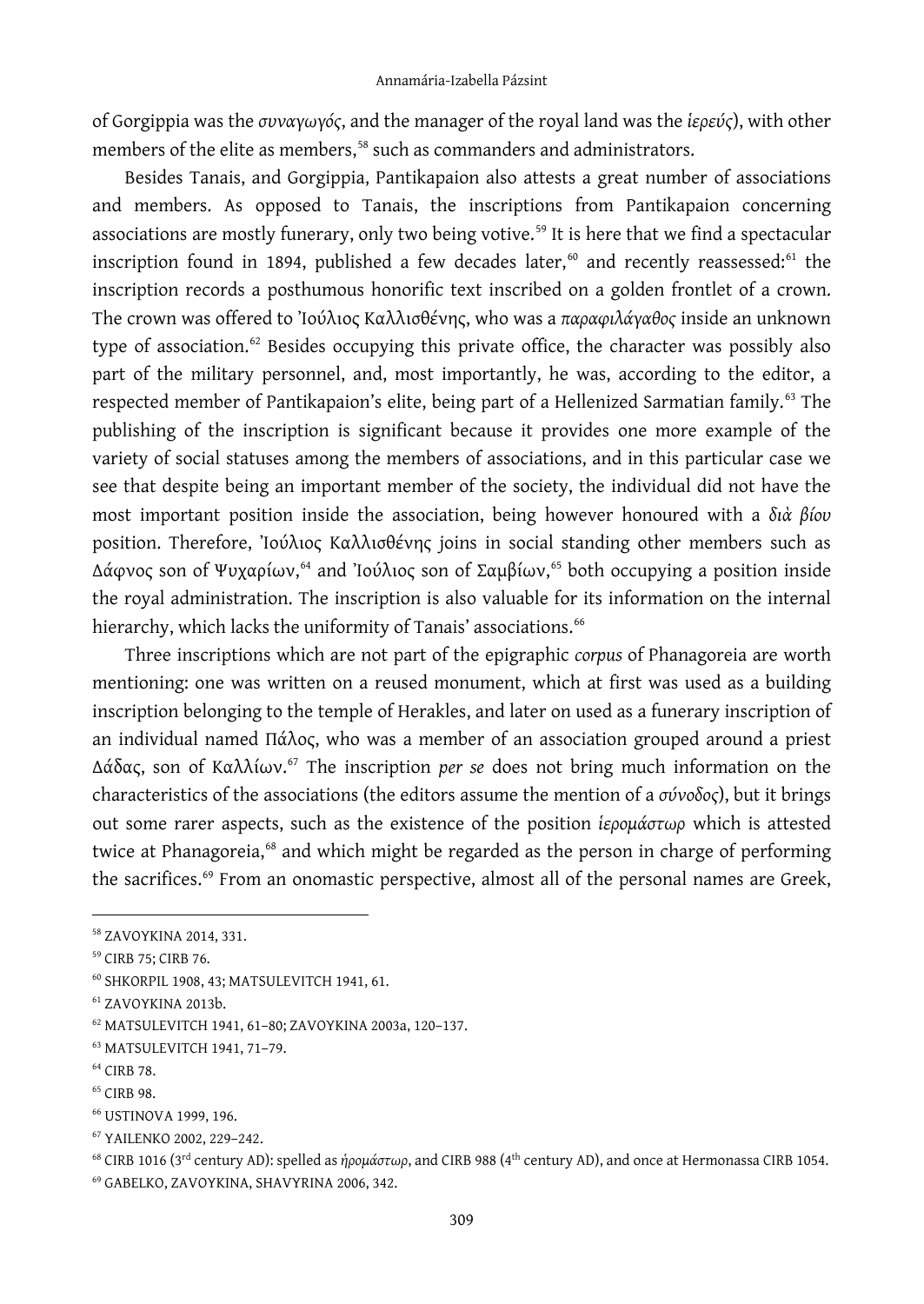however with one being Scythian (Πάλος). Published a few years later was another inscription which was considered by the editors, $\alpha$  as registering the existence of a cult association<sup>[71](#page-7-1)</sup> (gathered around a certain 'Ομψάλακος) with lower social status members (slaves, freedmen); assumption based on the lack of patronymics and on the quality of the text, and of the monument. $^{72}$  $^{72}$  $^{72}$  The third inscriptions was published in 2016, $^{73}$  $^{73}$  $^{73}$  and just as the latter inscription it has some linguistic particularities, it is a very succinct epitaph which records only two types of positions (*ἱερεύς*, *φιλάγαθος*) and it points to the existence inside the associations of both locals and Greeks, and of citizens and non-citizens.<sup>[74](#page-7-4)</sup> Overall, the number of inscriptions coming from Phanagoreia is small (7), therefore the publishing of these two inscriptions is fundamental in reconstructing parts of the associative phenomenon in this city. These two inscriptions point that the juridical status of the individuals in the associations could be heterogenic, if the first attests the membership of citizens, $75$  the second attests the presence of possible slaves or freedmen, while the third points to citizens and noncitizens. In what concerns the internal structure, we have in Phanagoreia a more uncommon position, that of *ἱερομάστωρ*, which is recorded only here and in its surrounding area.

At Olbia even though the associations are attested from an early time, the finds are limited to only five inscriptions. One of the inscriptions<sup>[76](#page-7-6)</sup> which was discussed by Jeanne and Louis Robert, $^{\prime\prime}$  and more recently by Vladimir F. Stolba, $^{\prime\text{s}}$  gets our attention due to its uniqueness; it attests an association which records members coming from two families: seven of the members are the sons of Λεωκράτης, while other four individuals are relatives (son and grandsons) of Λεωπρέπης. [79](#page-7-9) The evidence comes from a fourth century statue dedicated to Zeus Soter, while the associations seem to worship a local hero named Heuresibios, who is said to have liberated Olbia from a tyrant.<sup>[80](#page-7-10)</sup> The family members are priests among the θίασος, but they probably did not occupy the position simultaneously.<sup>[81](#page-7-11)</sup> The presence of family members among associations is not uncommon, rather it is a defining characteristic of the associative phenomenon in the Greek cities of the Black Sea.

<span id="page-7-0"></span><sup>70</sup> GABELKO, ZAVOYKINA, SHAVYRINA 2006, 334–344.

<span id="page-7-1"></span><sup>71</sup> GABELKO, ZAVOYKINA, SHAVYRINA 2006, 337.

<span id="page-7-2"></span><sup>72</sup> GABELKO, ZAVOYKINA, SHAVYRINA 2006, 338–340.

<span id="page-7-3"></span><sup>73</sup> VOROSHILOVA, ZAVOYKINA 2016, 24–33.

<span id="page-7-4"></span><sup>74</sup> VOROSHILOVA, ZAVOYKINA 2016, 32.

<span id="page-7-5"></span><sup>75</sup> GABELKO, ZAVOYKINA, SHAVYRINA 2006, 343.

<span id="page-7-6"></span><sup>76</sup> IGDOlbia 11 = IOlbia 71 = SEG 18 304.

<span id="page-7-7"></span><sup>77</sup> ROBERT, ROBERT 1959, 216, n. 270.

<span id="page-7-8"></span><sup>78</sup> STOLBA 2013, 293–302.

<span id="page-7-9"></span><sup>79</sup> STOLBA 2013, 293–302. See the *stemma* of these two families at page 299.

<span id="page-7-10"></span><sup>80</sup> STOLBA 20133, 299.

<span id="page-7-11"></span><sup>81</sup> STOLBA 2013, 300.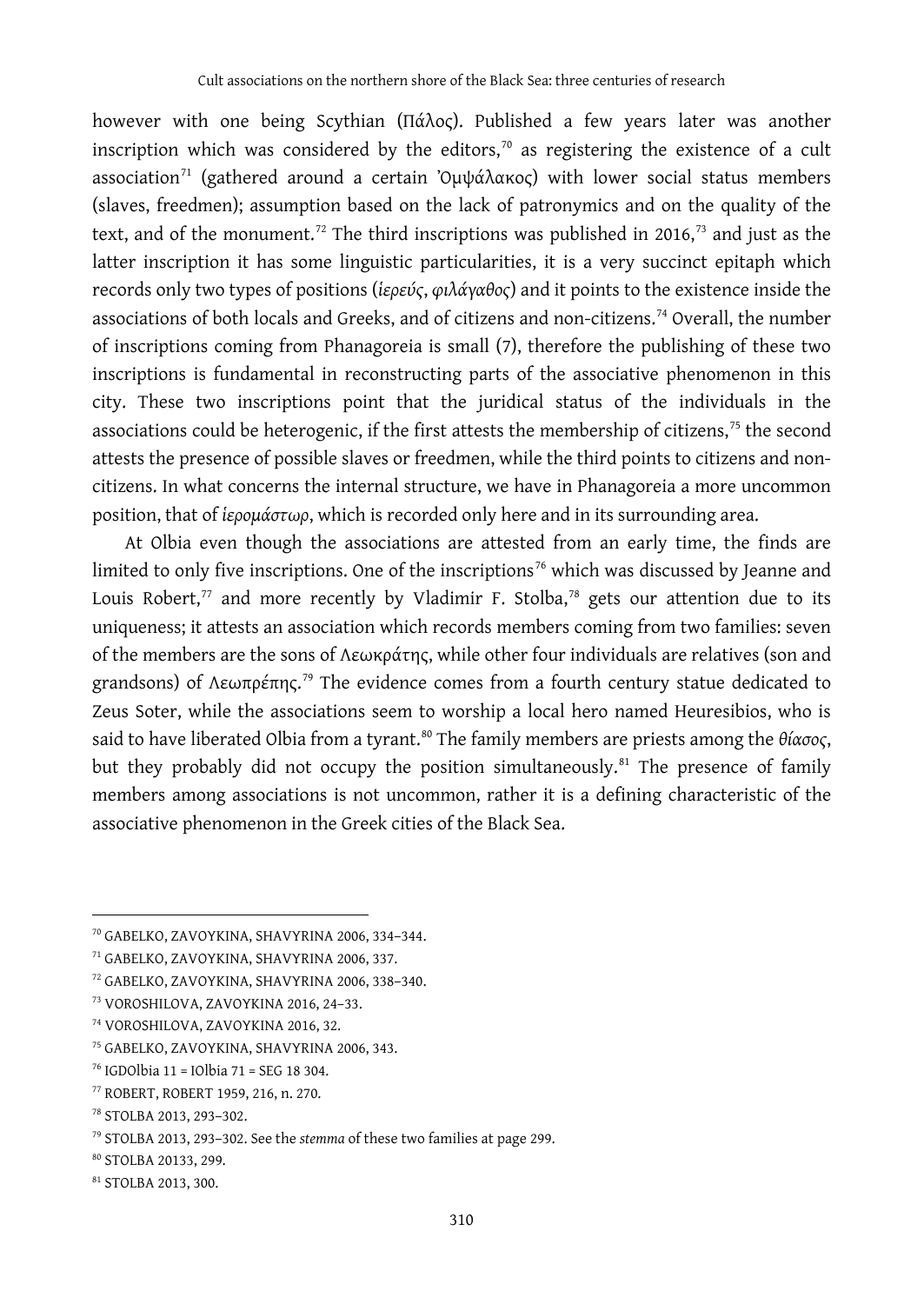From Myrmekion (or Pantikapaion) there is a sole fragmentary inscription, [82](#page-8-0) which sets light on the positions inside associations and their reflection of the Greek *modus vivendi*; a *νεανισκάρχης* is mentioned, and its attestation supports along with the position of *γυμνασίαρχος* the idea according to which some of the Bosporan associations tried to maintain the Greek culture and traditions through the physical education of the youth. $83$  These positions are more common in the inscriptions from Tanais than Pantikapaion due to the fact that the latter are funerary inscriptions.<sup>[84](#page-8-2)</sup>

Among the few inscriptions from Sudak there is one edited by Saprykin and Baranov, [85](#page-8-3) which according to the SEG editors register a list of members of an association. $86$  The inscription is rather fragmentary, and even though the first editors proposed a possible reconstruction of the text, they excluded the possibility of it recording an association. The personal names which appear are frequently attested among the members of private associations from the area, but at the same time these personal names (Πάπας,<sup>[87](#page-8-5)</sup> Φαρνάκης,<sup>[88](#page-8-6)</sup> Φαρνακίων<sup>[89](#page-8-7)</sup>) are common for the geographical space under focus, just as the editors sustain themselves. [90](#page-8-8) Consequently, we take the same position as the editors, being reluctant to the interpretation provided in the SEG.

As follows, the inscriptions brought under discussion confirm the rooting of the professional and cult associations in the Greek cities situated on the northern shore of the Black Sea, most of them coming from the Bosporan Kingdom, and with an exception most are attested in the Roman period. The associations from this area cannot be analysed as a whole since due to the particularities of each cities, they revealed characteristics of their own, especially regarding the type of association developed, their internal structure, as well as the juridical status of the members. As we can see most of the discussion has been focused on classifying the associations, and on trying to understand their connectivity, as well as their different internal structure. Naturally, the intricate nature of the cult and of the divinities worshipped by the members of the associations was also an important part of the discourse.

<span id="page-8-0"></span> $82$  CIRB 870 = IosPE II 58.

<span id="page-8-1"></span><sup>83</sup> SAPRYKIN, CHEVELYOV 1996, 161–167.

<span id="page-8-2"></span><sup>84</sup> SAPRYKIN, CHEVELYOV 1996, 163–164.

<span id="page-8-3"></span><sup>85</sup> SAPRYKIN, BARANOV 1995, 137–140; SAPRYKIN, BARANOV 1997, 249–258.

<span id="page-8-4"></span><sup>86</sup> SEG 45 1017.

<span id="page-8-5"></span><sup>87</sup> 69 hits in the clas-lgpn2.classics.ox.ac.uk database.

<span id="page-8-6"></span><sup>88 142</sup> hits in the clas-lgpn2.classics.ox.ac.uk database.

<span id="page-8-7"></span><sup>89 55</sup> hits in the clas-lgpn2.classics.ox.ac.uk database.

<span id="page-8-8"></span><sup>90</sup> SAPRYKIN, BARANOV 1997, 251–252.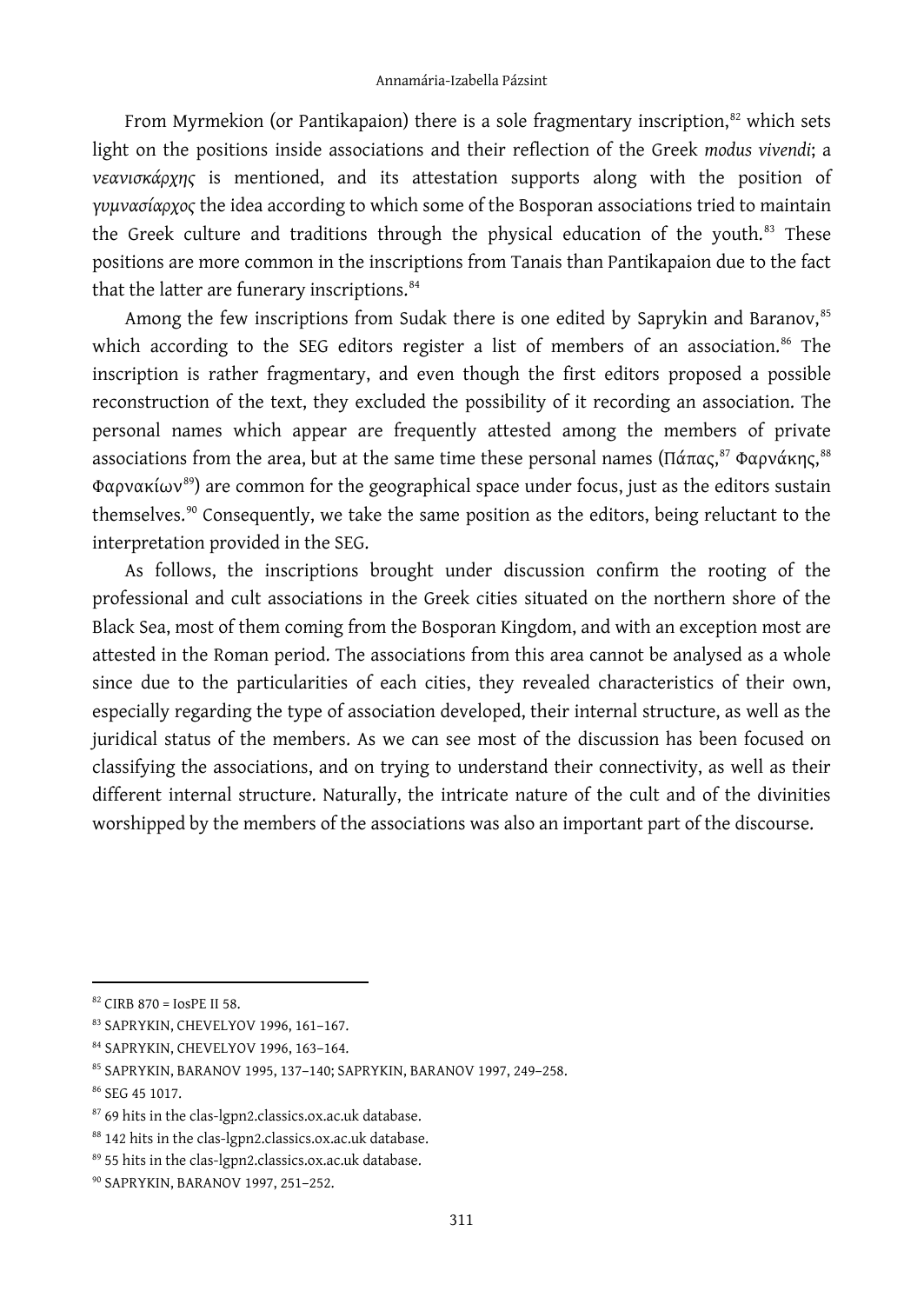### Contextualisation in the wider research on cult associations

From an epigraphic perspective one can see that compared to other geographical areas, such as Asia Minor, or the western Roman Provinces, the professional associations are a much lighter presence. As the literature points out, the cult associations from this area are of a wide variety, including among its members not only citizens, but also non-citizens,<sup>[91](#page-9-0)</sup> and possibly slaves or freedmen, which is a feature characteristic for the associations from the other areas as well. Overall, following the contribution brought by all researchers, we now know that cult associations from the norther littoral of the Black Sea implied exclusive male membership, being associations mostly devoted to Theos Hypsistos (one of the two most important divinities in the Bosporan Kingdom), [92](#page-9-1) but also to divinities such as Aphrodite, Zeus and Hera Soteres, and lastly Poseidon. The associations in Tanais have some particularities which differentiate them from the ones in the rest of the Greek world, not to mention to those of the Roman west. First of all, they seem to be all dedicated to Theos Hyspistos, and they appear to comprise all free male among its members; [93](#page-9-2) another distinctive aspect being the internal hierarchy, which includes positions that are not to be found elsewhere, not even in the other cities of the Bosporan Kingdom. Specific for these associations is also the connection to the monarchy, which is visible not only through the dedications made in their honour, but also through the joining of some royal courtiers inside associations.

#### Conclusion

The research of cult associations has received greater attention in the last decades, and it focused on a wider variety of topics than in the early days. The associations coming from the northern shore of the Black Sea are mostly cultic, but the economic and geographic coordinates of the area have lead also to the existence of some professional associations. Most of the early works focus on distinguishing the character of the worshipped divinity, but the most recent ones try to tackle various aspects regarding the associations, such as the reason of their creation, the internal structure, the characters involved and their connection to the monarchy. Despite of the publishing of disparate works, which are generally based on the information around new inscriptions, the area has been thoroughly researched, and its characteristics and particularities have been brought to light, revelling a series of similarities with the associations from the western and southern coast (i.e. the heterogenic social and juridical composition of the members, the interaction with the elite), but also dissimilarities which are influenced by the political and social evolution of the area.

<span id="page-9-0"></span><sup>91</sup> For Pantikapaion see ZAVOYKINA 2013a, 73–75.

<span id="page-9-1"></span><sup>92</sup> USTINOVA 1999, 184.

<span id="page-9-2"></span><sup>93</sup> USTINOVA 1999, 184.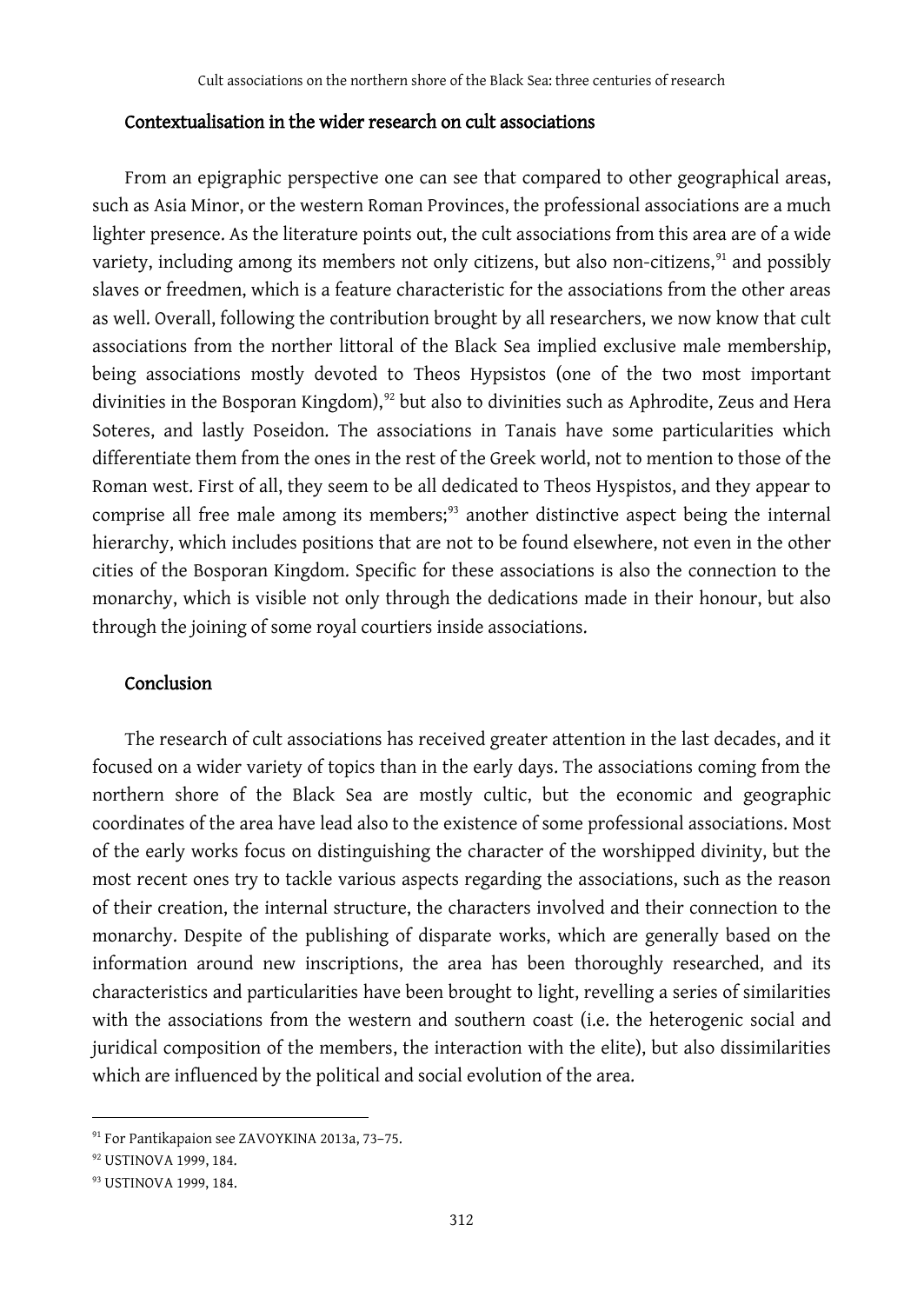Acknowledgements. This work was supported by a grant of the Romanian National Authority for Scientific Research, CNCS-UEFISCDI, project number PN-III-P4-ID-PCE-2016-0279.

## References

- ALFÖLDY, G. 1958. Collegium-Organisationen in Intercisa. *Acta Antiqua Academiae Scientiarum Hungaricae* 6, 177–198.
- ALFÖLDY, G. 1966. Zur Inschrift des collegium centonariorum von Solva. *Historia* 15, 433–444.
- ARNAOUTOGLOU, I. 1998. Between Koinon and Idion: Legal and Social Dimensions of Religious Associations in Ancient Athens. In: P. Cartledge, P. Millett, S. von Reden (eds), *Kosmos: Essays in Order, Conflict, and Community in Classical Athens*, 68–83. Cambridge–New York.
- ARNAOUTOGLOU, I. 2002. Roman Law and Collegia in Asia Minor. *Revue internationale des droits de l'antiquité* 49, 27–44.
- ARNAOUTOGLOU, I. 2003. *Thysias Heneka Kai Synousias: Private Religious Associations in Hellenistic Athens*. Athens.
- ARNAOUTOGLOU, I. 2011. Ils étaient dans la ville, mais tout à fait en dehors de la cité. Status and Identity in Private Religious Associations in Hellenistic Athens. In: O.M. van Nijf, R. Alston, C.G. Wiliamson (eds), *Political Culture in the Greek City After the Classical Age*, 27–48. Leuven–Paris–Walpole.
- ARNAOUTOGLOU, I. 2015. Cult associations and politics. Worshipping Bendis in classical and Hellenistic Athens. In: V. Gabrielsen, Chr. A. Thomsen (eds), *Private Associations and the Public Sphere*, 25–56. Copenhagen.
- ARNAOUTOGLOU, I. 2016. Hierapolis and its Professional Associations: A Comparative Analysis. In: A. Wilson, M. Flohr (eds), *Urban Craftsmen and Traders in the Roman World*, 278–300. Oxford.
- ASCOUGH, R., P.A. HARLAND, J.S. KLOPPENBORG 2012. *Associations in the Greco-Roman World. A Sourcebook*. Waco.
- AUSBÜTTEL, F.M. 1982. *Untersuchungen zu den Vereinen im Westen des römischen Reiches*. Kallmünz.
- AVRAM, A. 2015. Newly Published Documents Concerning Cult Associations in the Black Sea Area: Some Remarks. In: V. Gabrielsen, C.A. Thomsen (eds), *Private Associations and the Public Sphere*, 122–135. Copenhagen.
- BASLEZ, M.F. 1996. Les immigrés orientaux en Grèce: tolérance et intolérance de la cité. *Cahiers du Centre Gustave Glotz* 7, 39–50.
- BASLEZ, M.F. 2004. Les notables entre eux. Recherches sur les associations d'Athènes à l'époque romaine. In: S. Follet (ed.), *L'Hellénisme d'époque romaine. Nouveaux documents, nouvelles approches (Ier s. a.C. – III<sup>e</sup> s. p.C.). Actes du colloque international à la mémoire de Louis Robert, Paris 7–8 juillet 2000*, 105–120. Paris.
- BASLEZ, M.F. 2013. Les associations à Délos: depuis les débuts de l'Indépendance (fin du IVe siècle) à la période de la colonie athénienne (milieu du IIe siècle). In: P. Frölich, P. Hamon (eds), *Groupes et associations dans les cités grecques (III<sup>e</sup> s. av. J.-C.–II<sup>e</sup> s. apr. J.-C.)*. 227–250. Geneva.
- BLAVATSKIY, V.D. 1964. *Pantikapey* [Panticapaeum]. Moscow.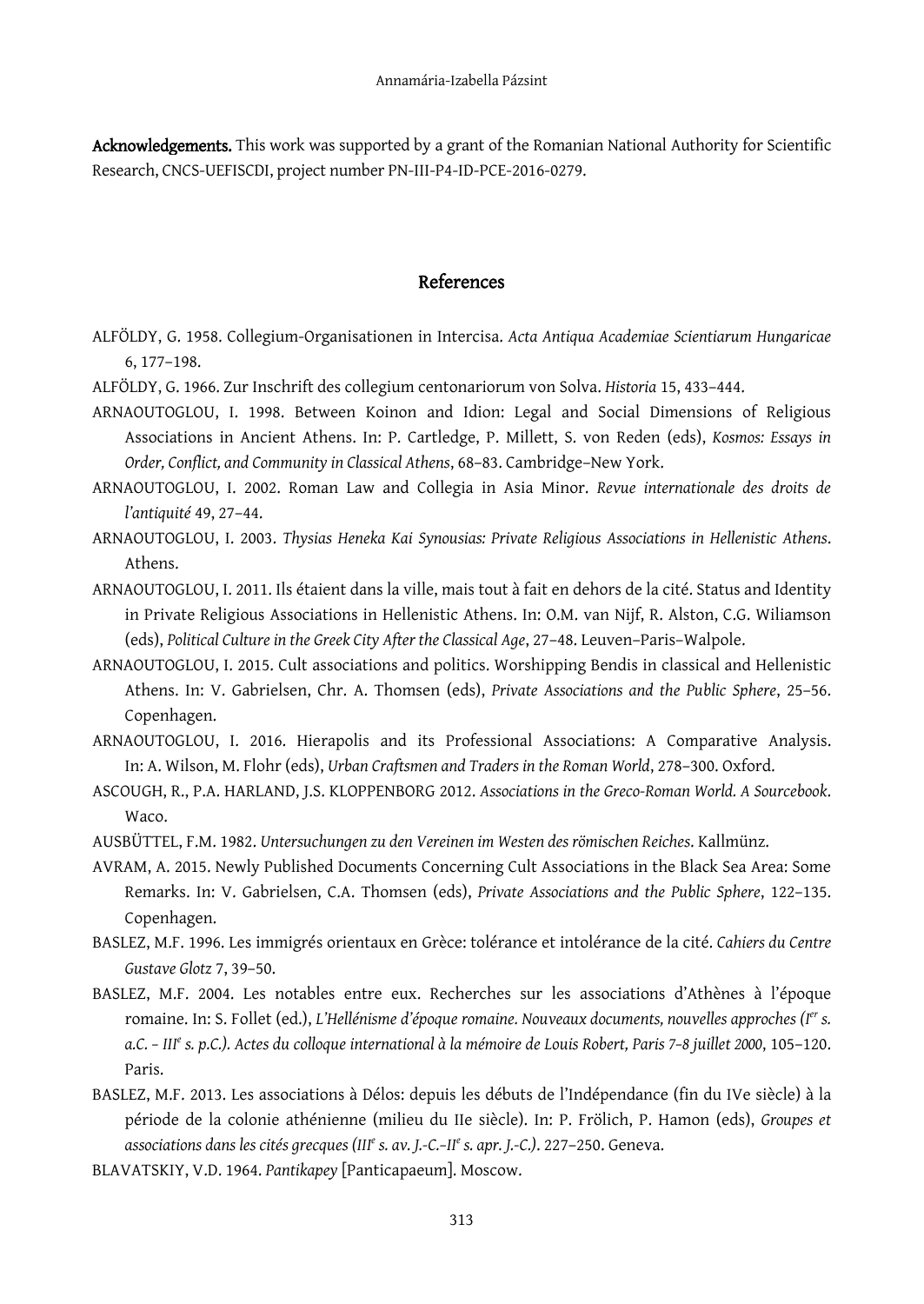BOLTUNOVA, A.I. 1971. Nadpisis Gorgippii (iz sluchajnykh nakhodok). *Numizmatika i Epigrafika* 9, 3–15.

BOLTUNOVA, A.I. 1986. Nadpisi Gorgippii iz nakhodok 1971–1981 gg. *Vestnik Drevney Istorii* 176.1, 43–61. BOURGUET, E. 1894. Décret des Orgéons d'Amynos. *BCH* 18, 491–492.

- BRAVO, B. 2007. Testi iniziatici da Olbia Pontica (VI e V sec. a. C.) e osservazioni su orfismo e religione civica. *Palamedes* 2, 55–92.
- BRUNEAU, P. 1978. Deliaca (II): 19. L'établissement des Poseidoniastes de Bérytos: contributions récentes. *BCH* 102.1, 109–171.
- CALDERINI, A. 1934. *Le Associazioni Professionali in Roma Antica: Conferenza detta all'Associazione per lo sviluppo dell'alta cultura*. Milan.
- CALHOUN, G.M. 1964. *Athenian Clubs in Politics and Litigation*. Austin.
- DIOSONO, F. 2007. *Collegia. Le associazioni professionali nel mondo Romano*. Rome.
- DITTMANN-SCHÖNE, I. 2001. *Der Berufsvereinen in den Städten des kaiserzeitlichen Kleinasiens*. Regensburg.
- DONDIN-PAYRE, M., TRAN, N. 2012. Collegia. *Le phénomène associatif dans l'Occident romain*. Bordeaux Paris.
- DRERUP, E. 1899. Ein antikes Vereinsstatut. *Neue Jahrbücher für das Klassische Altertum Geschichte und deutsche Literatur* 3, 356–370.
- ELTER, A. 1916. Die Statuten Des Vereins der Jobacchen in Athen. *Ostergruss der Rheinischen Friedrich-Wilhelms-Universität zu Bonn an ihre Angehörigen im Felde*, 87–94.
- ENGELMANN, H. 1970. Ehreninschrift Eines Rhodischen Vereins. *ZPE* 6, 279–282.

FERGUSON, W.S. 1944. The Attic Orgeones and the Cult of Heroes. *Harvard Theological Review* 37, 61–140.

FOUCART, P. 1864. Un décret des thiasotes. *Revue archéologique* 10, 399–405.

- FOUCART, P. 1873. *De collegiis scenicorum artificum apud Graecos*. Paris.
- FOUCART, P. 1873. *Des associations religieuses chez les Grecs: Thiases, èranes, orgéons, avec le texte des inscriptions relatives à ces associations*. Paris.
- FRÖLICH, P., HAMON, P. 2013. *Groupes et associations dans les cités grecques (III<sup>e</sup> s. av. J.-C.–II<sup>e</sup> s. après J.-C.)*. Geneva.
- GABELKO, O. L., ZAVOYKINA, N.V., SHAVYRINA, T.G. 2006. "Stella Ompsalaka" und fiasy Fanagorii v pervye veka n.e ["The Stela of Ompsalakos" and the Thiasoi from Phanagoreia in the first centuries CE]. *Antichnyj Mir I Arkheologija* 12, 334–344.
- GABRIELSEN, V. 1994. The Rhodian Associations Honouring Dionysodoros from Alexandria. *Classica et mediaevalia* 45, 137–160.
- GEAGAN, D.J. 1972. Hadrian and the Athenian Dionysiac Technitai. *Transactions of the American Philological Associations* 103, 133–162.
- GOODENOUGH, E.R. 1956-1957. The Bosporus Inscriptions to the Most High God. *Jewish Quarterly Review* 27, 221–245.
- HARLAND, P.A. 1996. Honours and Worship: Emperors, Imperial Cults and Associations at Ephesus (First to Third Centuries C.E.). *Studies in Religion* 25, 319–334.
- HARLAND, P.A. 2000. Honouring the Emperor or Assailing the Beast: Participation in Civic Life Among Associations (Jewish, Christian and Other) in Asia Minor and the Apocalypse of John. *Journal for the Study of the New Testament* 77, 99–121.
- HARLAND, P.A. 2003. Imperial Cults Within Local Cultural Life: Associations in Roman Asia. *Ancient History Bulletin* 17, 85–107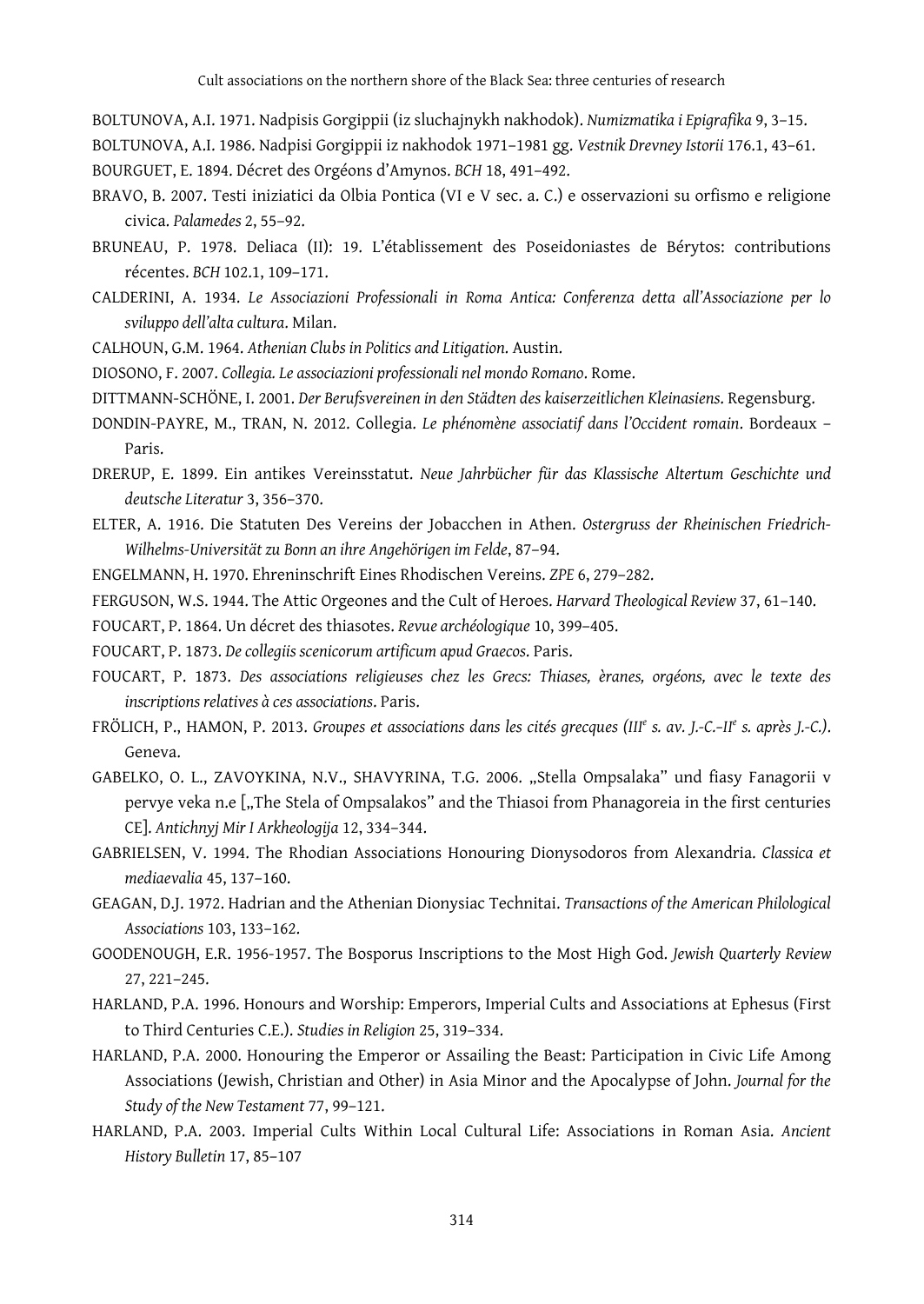- HARLAND, P.A. 2005. Familial Dimensions of Group Identity: 'Brothers' (ἀδελφοί) in Associations of the Greek East. *Journal of Biblical Literature* 124, 2005, 491–513.
- HARLAND, P.A. 2007. Familial Dimensions of Group Identity (II): 'Mothers' and 'Fathers' in Associations and Synagogues of the Greek World. *Journal for the Study of Judaism in the Persian, Hellenistic, and Roman Period* 38, 57–79.
- HARLAND, P.A. 2012. Banqueting Values in the Associations: Rhetoric and Reality. In: D.E. Smith, H.E. Taussig (eds), *Meals in the Early Christian World: Social Formation, Experimentation, and Conflict at the Table*, New York. 73–85.
- HARLAND, P.A. 2014. *Greco-Roman Associations. Texts, Translations, and Commentary. II. North Coast of the Black Sea, Asia Minor*. Berlin.
- HARLAND, P.A. 2015. Associations and the Economics of Group Life. A Preliminary Case Study of Asia Minor and the Aegean Islands. *Svensk Exegetisk Årsbok* 80, 1–37.
- HASENOHR, C. 2001. Les monuments des collèges italiens à Délos. In: J.-Y. Marc, J.-C. Moretti (eds), *Constructions publiques et programmes édilitaires en Grèce entre le II<sup>e</sup> siècle av. J.-C. et le Ier siècle après J.-C.: Actes du colloque international organisé à l'École Française d'Athènes et le CNRS, Athènes 14–17 Mai 1995*. 329–348. Paris.
- HEINECKE, J. 1723. *De collegiis et corporibus opificum*. Magdeburg.
- HUBERT, D. 1897. Les collegia iuvenum dans l'empire romain. *Le Musée belge. Revue de philologie classique* 1, 114–136.
- HUBERT, D. 1899. Encore les collegia iuvenum. *Le Musée belge. Revue de philologie classique* 3, 177–192.
- ISMARD, P. 2010. *La cité des réseaux: Athènes et ses associations, VI<sup>e</sup> – I er siècle av. J.-C*. Paris.
- IVANTCHIK, A. 2008. Greeks and Iranians in the Cimmerian Bosporus in the Second/First Century BC: New Epigraphic Data from Tanais. In: S.M.R. Darbandi, A. Zournatzi (eds), *Ancient Greece and Ancient Iran. Crosscultural Encounters*, 93–107. Athens.
- JACCOTTET, A.-F. 2003. 2003. *Choisir Dionysos. Les associations dionysiaques ou la face cachée du dionysisme; Vol. 1, Texte; Vol. 2, Documents*. Zürich.
- JONES, N.F. 1999. *The Associations of Classical Athens: The Response to Democracy*. New York.
- KALASHNIK, Ju. P. 1972. Nadpis fiasa iz Gorgippii [An Inscription of a Thiasos from Gorgippia]. *Soobshchenija Gosudarstvennogo Ermitazha* 35, 50–52.
- KOESTER, H. 1999. Associations of the Egyptian Cult in Asia Minor. In: P. Scherrer, H. Taeuber, H. Thür (eds), *Steine und Wege: Festschrift für Dieter Knibbe zum 65. Geburtstag*, 315–318. Vienna.
- KOLOBOVA, K.M. 1933. K voprosu o sudovladenii v drevney Gretzii. *Izvestiya Gosudarstvennoy Akademii Istorii Materialnoy Kultury* 61.
- KREUZ, P.-A. 2012. *Die Grabreliefs aus dem Bosporanischen Reich*. Leuven–Paris–Walpole.
- LATYSHEV, B. 1885. *Inscriptiones orae septentrionalis Ponti Euxini*. I. Petropoli.
- LATYSHEV, B. 1890. *Inscriptiones orae septentrionalis Ponti Euxini*. II. Petropoli.
- LATYSHEV, B. 1901. *Inscriptiones orae septentrionalis Ponti Euxini*. IV. Petropoli.
- LATYSHEV, B. 1916. *Inscriptiones orae septentrionalis Ponti Euxini*. I<sup>2</sup>. Petropoli.
- LE GUEN, B. L'association des technites d'Athènes ou les ressorts d'une cohabitation réussie. In: J.-C. Couvenhes (ed.), *Individus, groupes et politique à Athènes de Solon à Mithridate*, 339–364. Tours.
- LEIWO, M. 1997. Religion, or Other Reasons? Private Associations in Athens. In: Jaakko Frösén (ed.), *Early Hellenistic Athens: Symptoms of a Change*, 103–117. Helsinki.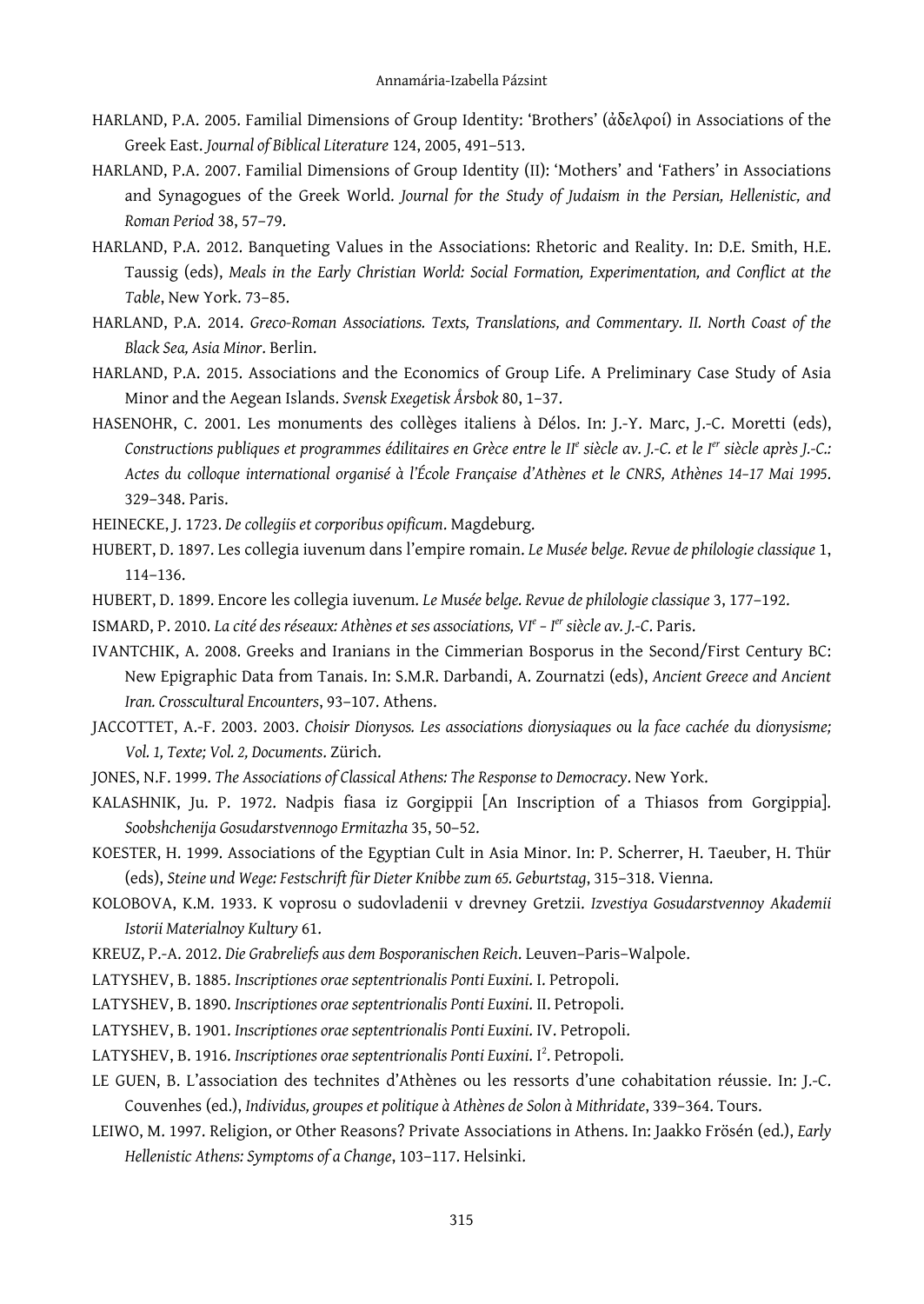- LIEBENAM, W. 1890. Aus dem Vereinswesen im römischen Reiche. *Zeitschrift für Kulturgeschichte* 4, 112– 138.
- LIEBENAM, W. 1890. *Zur Geschichte und Organisation des römischen Vereinswesens: Drei Untersuchungen*. Leipzig.
- LIU, J. 2009. *Collegia Centonariorum: The Guilds of Textile Dealers in the Roman West*. Leiden–Boston.

MACMULLEN, R. 1974. *Roman Social Relations 50 B.C. to A.D. 284*. New Haven–London.

- MARTI, J.J. 1906. Novaja nadpis' religioznogo obščestva, najdennaja v Kerči. *Zapiski Imperatorskogo Odesskogo Obščestva Istorii i Drevnostej* 26, 60–62.
- MARTIN SAINT-LEON, E. 1899. *Les anciennes corporations de métiers et les syndicates professionnels*. Paris.
- MATSULEVICH, L.A. 1941. Kto byl Kallisfen, nazvannyj v nadpisi otkrytoj v Kerch v 1894 g.?. *Sovetskaja Arkheologija* 7, 61–80.
- MCLEAN, B.H. 1996. The Place of Cult in Voluntary Associations and Christian Churches on Delos. In: J.S. Kloppenborg, S.G. Wilson (eds), *Voluntary Associations in the Graeco-Roman World*, 186–225. London– New York.
- MCLEAN, B.H. 1999. Hierarchically Organized Associations on Delos. In: *Atti XI Congresso Internazionale di Epigrafia Greca e Latina, Roma, 18–24 settembre 1997*, 361–370. Rome.
- MENNELLA, G., G. APICELLA 2000. *Le corporazioni professionali nell'Italia romana: un aggiornamento al Walzing*. Naples.
- MEYER, H. 1988. Zur Chronologie des Poseidoniastenhauses in Delos. *Mitteilungen des Deutschen Archäologischen Instituts Athenische* 103, 203–220.
- MOMMSEN, T. 1843. *De collegiis et sodaliciis Romanorum, accedit inscription lanuvina*. Keil.
- MOMMSEN, T. 1850. Römische Urkunden IV: Die Lex Iulia de Collegis und die lanuvinische Lex Collegii Salutaris, *Zeitschrift für Geschichtliche Rechtswissenschaft* 15, 353–364.
- MOMMSEN, T. 1907. Zur Lehre von den römischen Korporationen. *Gesammelte Schriften 3. Juristische Schriften*, 53–68. Berlin.
- NOVOSADSKI, N.I. 1928. Bosporskiye fiasy. In: *Trudy sektzii arkheologii Rossiyskoy assotziatzii Nauchnoissledovatel'skikh institutov obshchestvennyjh nauk*, 55–70. Moscow.
- PÁZSINT, A I., The Kindred Dimension of the Black Sea Associations: Between Fictive and Real Meaning (3rd century BC – 3rd century AD). In: R. Varga, G. Cupcea (eds), *Social Interactions and Status Markers in the Roman World*, 79–88. Oxford.
- PERRY, J.S. 2001. Ancient Collegia, Modern Blackshirts? The Study of Roman Corporations in Fascist Italy. *International Journal of the Classical Tradition* 8, 205–216.
- PERRY, J.S. 2006. *The Roman Collegia: The Modern Evolution of an Ancient Concept*. Leiden–Boston.
- PERRY, J.S. 2012. Organized Societies: Collegia. In: M. Peachin (ed.), *The Oxford Handbook of Social Relations in the Roman World*, 499–515. Oxford.
- PETZL, G., E. SCHWERTHEIM. 2006. *Hadrian und die dionysischen Künstler: Drei in Alexandria Troas neugefundene Briefe des Kaisers an die Künstler-Vereinigung*. Bonn.
- PICARD, C. 1920. Fouilles de Délos (1910): Observations sur la société des Poseidoniastes de Bérytos et sur son histoire. *Bulletin de Correspondance Hellénique* 44, 263–311.
- PLATNER, E. 1709. *De collegiis opificum.* Klaubarthia.
- POLAND, F. 1895. *De Collegiis Artificum Dionysiacorum*. Dresden
- POLAND, F. 1909. *Geschichte des griechischen Vereinswesens*. Leipzig.
- POLAND, F. 1911. Zum Griechischen Vereinswesen. *Philologus* 70, 520–28.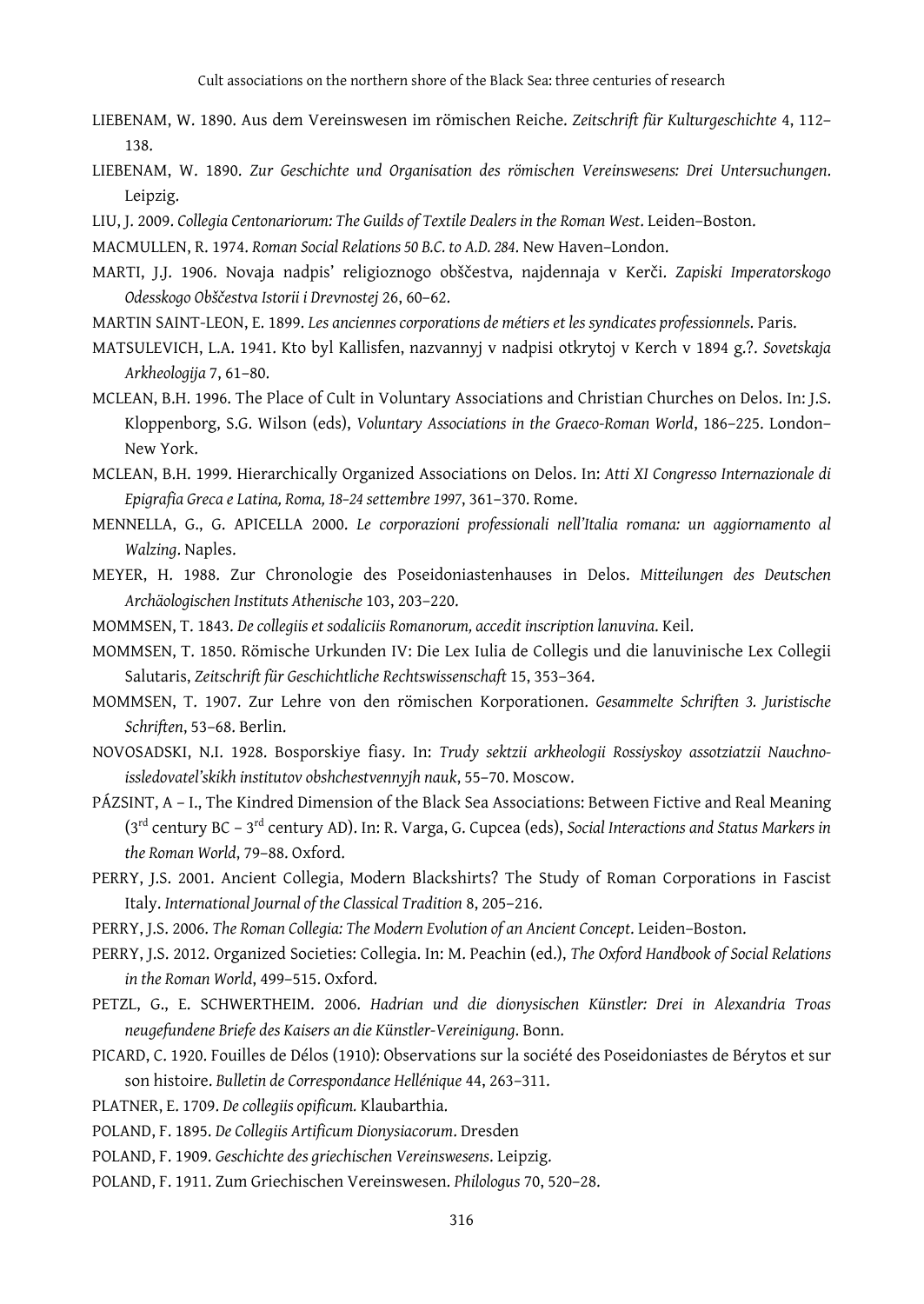POMIALOVSKI, I.V. 1888. O tanaitskikh kollegiyakh. *Trudy IV Arkheologischeskogo s'yezda*, 24–28. Odessa.

POVALAHEV, N. 2011. Eine Bauinschrift aus Phanagoreia von 220/1 n. Chr. und ihr historischer Hintergrund. Text und Kommentar. *Zeitschrift für Papyrologie und Epigraphik* 177, 141–156.

ROBERT, J., L. ROBERT 1959. Bulletin épigraphique. *Revue des Études Grecques* 72.339–342, 1959, 149–283.

- DE ROBERTIS, F.M. 1955. *Il fenomeno associativo nel mondo romano: dai collegi della repubblica alle corporazioni del Basso Impero*. Naples.
- DE ROBERTIS, F.M. 1973. *Storia delle corporazioni e del regime associativo nel mondo romano*. Bari.
- ROBERTS, C., T.C. SKEAT, A.D. NOCK 1936. The Gild of Theos Hypsistos. *Harvard Theological Review* 29(1), 39–88.
- ROHDE, D. 2012. *Zwischen Individuum und Stadtgemeinde: Die Integration von collegia in Hafenstädten. Studien zur Alten Geschichte*. Mainz.
- ROSTOVTZEFF, M. 1957. *The Social and Economic History of the Roman Empire*, 2<sup>nd</sup> edition, revised by P.M. Fraser. Oxford.
- RUSJAEVA, A.S. 2010. Graffiti Ol'vii Ponticheskoj. Simferopol.
- SAPRYKIN, S.Y. 1986. Iz epigrafiki Gorgippii. *Vestnik Drevney Istorii* 176, 62–75.
- SAPRYKIN, S.Y. 2000. Lex sacra iz Gorgippii. In: M. Tacheva-Hitova, D. Bojadzhiev (eds), *Studia in Honorem Borisi Gerov*, 203–213. Sofia.
- SAPRYKIN, S.Y. 2009. Sauromat II i fiasy Bospora. *Drevnosti Bospora* 13, 328–347.
- SAPRYKIN, S.Y., I.A. BARANOV 1995. A Greek Inscription from Sudak. *Archeologija* 2, 137–140.
- SAPRYKIN, S.Y., O.D. CHEVELYOV 1996. Fragment grecheskoy nadpisi iz Pantikapeya: k voprosu ob organizatzii bosporskikh religioznykh soyuzov. *Rossiyskaya Arkheologiya* 2, 161–167.
- SAPRYKIN, S.Y., I.A. BARANOV 1997. A Greek Inscription from Sudak. *Thracia Pontica* 6(1), 249–258.
- SAPRYKIN, S.Y., MASLENNIKOV, A.A. 1999. Grecheskie nadpisi s mysa Zjuk. *Drevnosti Bospora* 2, 193–202.
- SHKORPIL, V.V. 1908. Bosporskiye nadpisi, naydennye v 1907 g. *IAK* 27, 42–54.
- SMIRNOVA, N. V. 2001. Namestniki Gorgippii. *Drevnosti Bospora* 4, 350–367.
- SOLOMONIK, E.I. 1984. *Graffiti s khory Khersonesa*. Kiev.
- STEINHAUER, J. 2014. *Religious Associations in the Post-classical Polis*. Stuttgart.
- STOLBA, V.F. 2013. A Prosopographical Note on IOlbia 11. *Mnemosyne* 66, 293–302.
- STRUVE, V.V. *et al.* 1965. *Corpus Inscriptionum Regni Bosporani*. Leningrad.
- TACHEVA-HITOVA, M. 1978. Dem Hypsistos Geweihte Denkmaler in den Balkanlander. *Balkan Studies* 19, 59–75.
- TACHEVA-HITOVA, M. 1978. O kul'te theos hypsistos na Bospore. *Vestnik Drevney Istorii* 2, 111–117.
- THOMAS, S.K. 1994. *A Sociological Analysis of Guilds in First-century Asia Minor as Background for Revelation 2:18–29*. New Orleans.
- THOMSEN, C.A. 2014. The Eranistai of Classical Athens. *Greek, Roman and Byzantine Studies* 55, 154–175.
- TOD, M.N. 1906-1907. A Statute of an Attic Thiasos. *Annual of the British School at Athens* 13, 328–338.

TORRI, A. P. 1938. Le corporazioni ostiensi. *L'Urbe* 3(9), 1–8.

- TORRI, A. P. 1941. *Le corporazioni romane. Cenno storico giuridico economico*. Rome.
- TOURNON, E. 1895. *De la personnalité civile des sociétés et des associations*. Bordeaux.
- TRAN, N. 2001. Le collège la communauté et le politique sous le Haut-Empire romain. Historiographie du droit à la fin du XIXe siècle, 'tradition sociologique' et quelques recherches contemporaines. *Cahiers du Centre Gustave Glotz* 12, 181–198.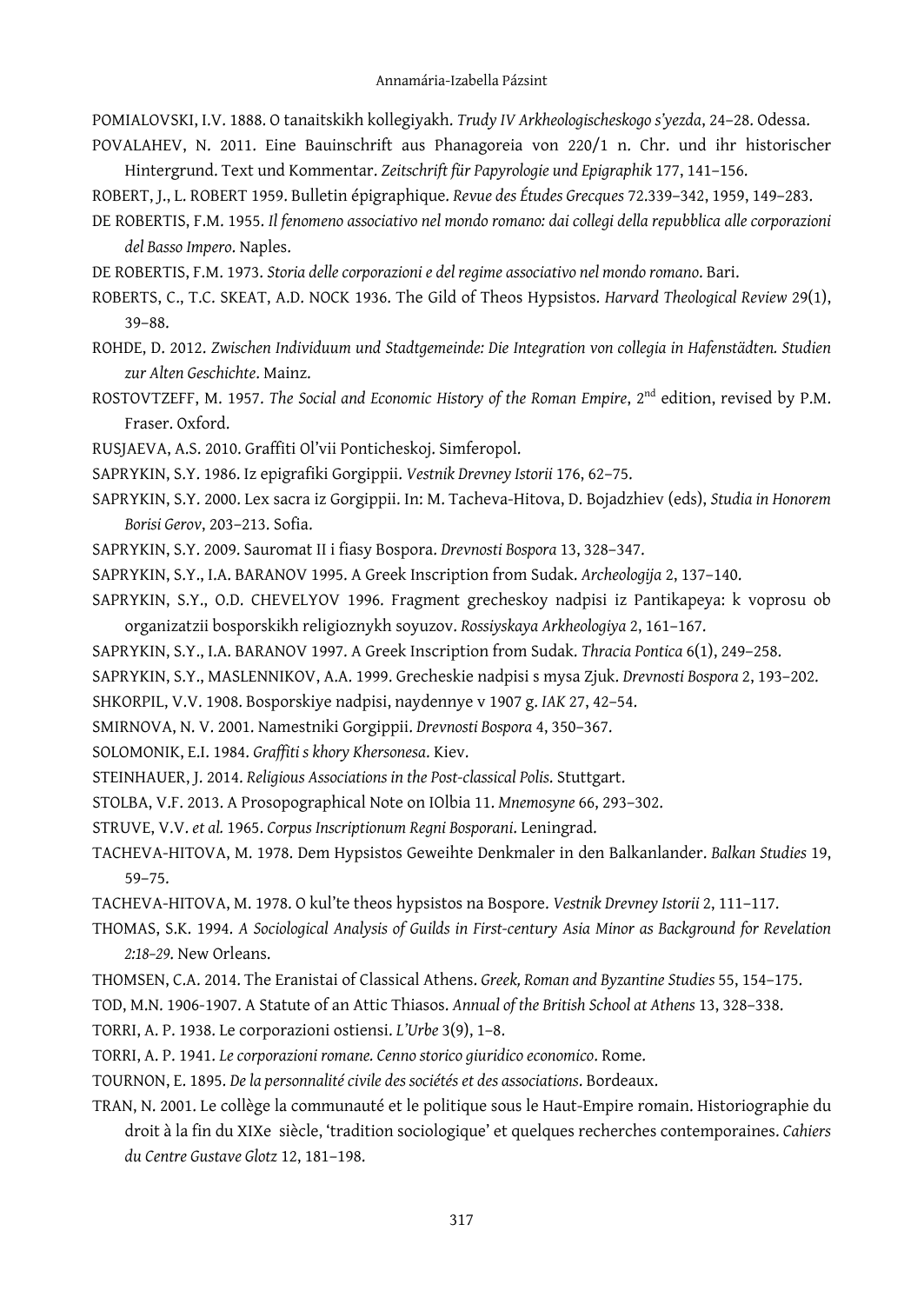- TRAN, N. 2006. *Les membres des associations romaines. Le rang social des collegiati en Italie et en Gaules, sous le Haut-Empire*. Rome.
- TRAN, N. 2011. Les collèges professionnels romains: «clubs» ou «corporations»? L'exemple de la vallée du Rhône et de CIL XII 1797 (Tournon-sur-Rhône, Ardèche). *Ancient Society* 41, 197–219.
- TRAN, N. 2012. Associations privées et espace public. Les emplois de publicus dans l'épigraphie des collèges de l'Occident romain. In: M. Dondin-Payre, N. Tran (eds), *Collegia. Le phénomène associatif dans l'Occident romain*, 63–80. Bordeaux–Paris.
- TRÜMPER, M. 2006. Negotiating Religious and Ethnic Identity: The Case of Clubhouses in Late Hellenistic Delos. *Hephaistos* 24, 113–140.
- TRÜMPER, M. 2011. Where the Non-Delians Met in Delos. The Meeting-places of Foreign Associations and Ethnic Communities in Late Hellenistic Delos. In: O.M. van Nijf, R. Alston, C.G. Wiliamson (eds), Political Culture in the Greek City After the Classical Age, 49–100. Leuven–Paris–Walpole.
- USTINOVA, Y. 1984. *Private Associations in Classical Athens*. Leningrad.
- USTINOVA, Y. 1988. Chastnye kul'tovye soobshchestva u grekov Attika (VI–IV vv. do n. e.). In: G.S. Knabe (ed.), *Byt i istoriya v antichnosti*, 192–218. Moscow.
- USTINOVA, Y. 1991. The Thiasoi of Theos Hypsistos in Tanais. *History of Religions* 31, 150–180.
- USTINOVA, Y. 1999. *The Supreme Gods of the Bosporan Kingdom. Celestial Aphrodite and the Most High God*. Leiden–Boston–Köln.
- VAN NIJF, O.M. 1997. Les élites comme patrons des associations professionnelles dans l'Orient romain. In: M. Cébeillac-Gervasoni, L. Lamoine (eds), *Les élites et leurs facettes. Les élites locales dans le monde hellénistique et romain*, 307–321. Paris.
- VAN NIJF, O.M. 1997. *The Civic World of Professional Associations in the Roman East*. Amsterdam.
- VÉLISSAROPOULOS, J. 1980. *Les nauclères grecs. Recherches sur les institutions maritimes en Grèce et dans l'Orient hellénisé*. Geneva–Paris.
- VERBOVEN, K. 2011. Professional Collegia: Guilds or Social Clubs. *Ancient Society* 41, 187–195.
- von STERN, E.R. 1900. Dva nadgrobija iz Kerči, postavlennye ot imeni religioznogo obščestva v pamjat' usopšich členov. *Zapiski Imperatorskogo Odesskogo Obščestva Istorii i Drevnostej* 22, 128–132.
- von STERN, E.R. 1902. Nadpis' religioznogo Obščestva iz Feodosii. *Zapiski Imperatorskogo Odesskogo Obščestva Istorii i Drevnostej* 24, 29–35.
- VOROSHILOVA, O., ZAVOYKINA, N.V. 2016. In: A.A. Zavoykin (ed.), *Fanagoriya. T.4. Materialy po arkheologii i istorii. Vyp.2*. IV. 2, 24–33. Moscow.
- WALTZING, J.P. 1890. Une Inscription du Collegium Negotiantium Corariorum de la Ville de Rome. *Revue de l'Instruction Publique en Belgique* 33, 9–20.
- WALTZING, J.P. 1892. *L'épigraphie Latine et les corporations professionnelles de l'empire Romain*. Gand.
- WALTZING, J.P. 1895-1900. *Étude historique sur les corporations professionnelles chez les Romains depuis les origines jusqu'à la chute de l'empire d'occident*. Louvain.
- WALTZING, J.P. 1898. Les collèges funéraires chez les romains. *Le musée belge. Revue de philologie classique*  2, 281–294.
- WESCHER, C. 1864. Inscriptions de l'île de Rhodes relatives à des sociétés religieuses. *Revue archéologique* 10, 460–473.
- WEST, M.L. 1982. The Orphics in Olbia. *Zeitschrift für Papyrologie und Epigraphik* 45, 17–29.
- YAILENKO, V. P. 2002. Opistograf iz Fanagorii so stroitel'noj nadpis'ju I epitafiej fiasota. *Problemy Istorii Filologii Kultury* 12, 229–242.